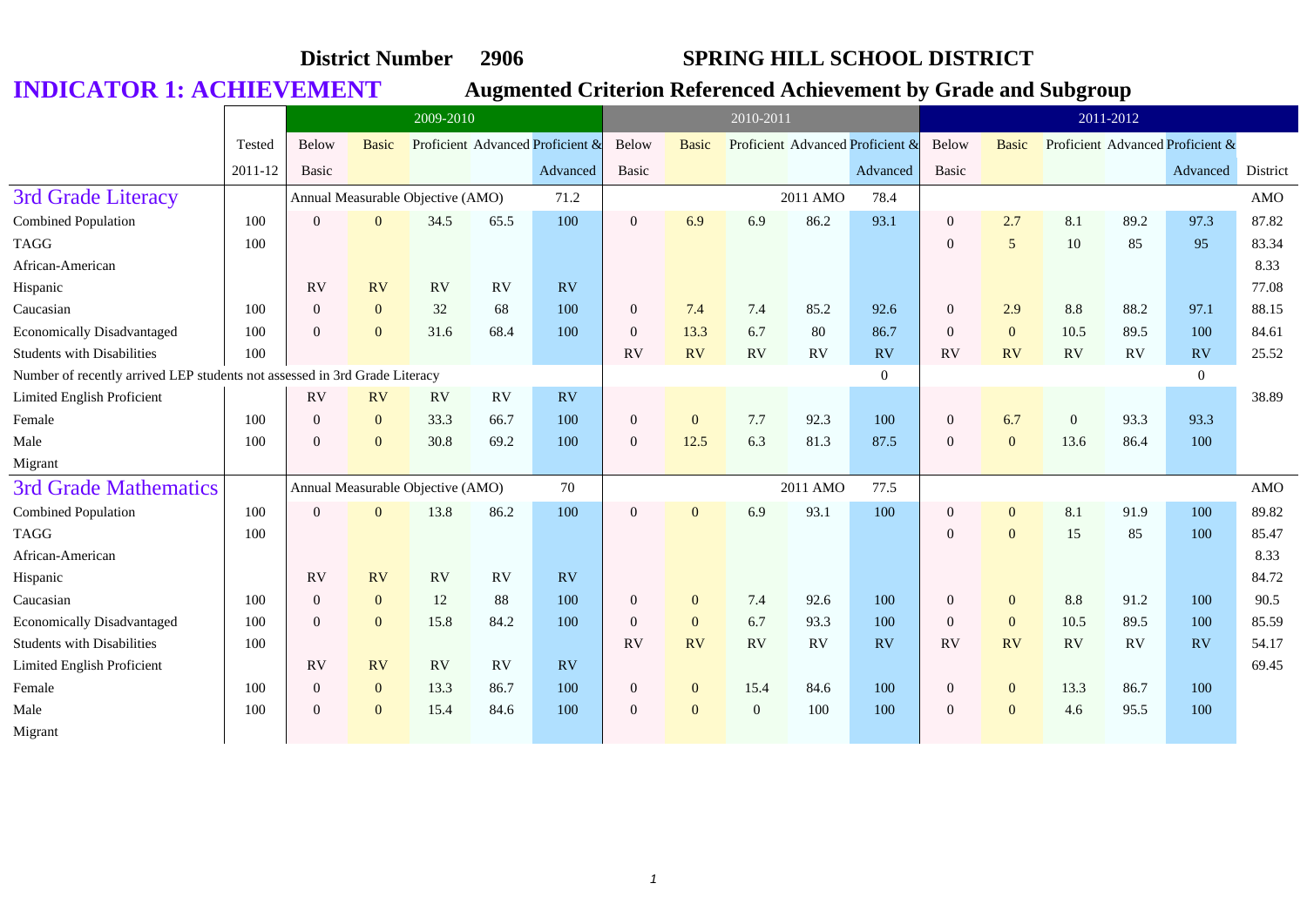|                                                                            |         | 2009-2010      |              |                                   |      |                                  | 2010-2011      |                |           |          |                                  |                | 2011-2012      |           |           |                                  |            |
|----------------------------------------------------------------------------|---------|----------------|--------------|-----------------------------------|------|----------------------------------|----------------|----------------|-----------|----------|----------------------------------|----------------|----------------|-----------|-----------|----------------------------------|------------|
|                                                                            | Tested  | Below          | <b>Basic</b> |                                   |      | Proficient Advanced Proficient & | Below          | <b>Basic</b>   |           |          | Proficient Advanced Proficient & | Below          | Basic          |           |           | Proficient Advanced Proficient & |            |
|                                                                            | 2011-12 | Basic          |              |                                   |      | Advanced                         | <b>Basic</b>   |                |           |          | Advanced                         | Basic          |                |           |           | Advanced                         | District   |
| <b>4th Grade Literacy</b>                                                  |         |                |              | Annual Measurable Objective (AMO) |      | 71.2                             |                |                |           | 2011 AMO | 78.4                             |                |                |           |           |                                  | <b>AMO</b> |
| <b>Combined Population</b>                                                 | 100     | 2.6            | 7.7          | 15.4                              | 74.4 | 89.7                             | $\mathbf{0}$   | 8.1            | 29.7      | 62.2     | 91.9                             | $\theta$       | 4.9            | 24.4      | 70.7      | 95.1                             | 87.82      |
| <b>TAGG</b>                                                                | 100     |                |              |                                   |      |                                  |                |                |           |          |                                  | $\overline{0}$ | 8.3            | 25        | 66.7      | 91.7                             | 83.34      |
| African-American                                                           |         |                |              |                                   |      |                                  |                |                |           |          |                                  |                |                |           |           |                                  | 8.33       |
| Hispanic                                                                   | 100     |                |              |                                   |      |                                  | RV             | RV             | <b>RV</b> | RV       | <b>RV</b>                        | RV             | RV             | RV        | RV        | RV                               | 77.08      |
| Caucasian                                                                  | 100     | 2.6            | 7.7          | 15.4                              | 74.4 | 89.7                             | $\overline{0}$ | 6.3            | 28.1      | 65.6     | 93.8                             | $\overline{0}$ | 5.4            | 21.6      | 73        | 94.6                             | 88.15      |
| <b>Economically Disadvantaged</b>                                          | 100     | $\overline{0}$ | 15.8         | 15.8                              | 68.4 | 84.2                             | $\overline{0}$ | 10             | 35        | 55       | 90                               | $\Omega$       | 8.7            | 21.7      | 69.6      | 91.3                             | 84.61      |
| <b>Students with Disabilities</b>                                          | 100     | RV             | <b>RV</b>    | RV                                | RV   | RV                               | <b>RV</b>      | RV             | <b>RV</b> | RV       | <b>RV</b>                        | <b>RV</b>      | RV             | <b>RV</b> | RV        | <b>RV</b>                        | 25.52      |
| Number of recently arrived LEP students not assessed in 4th Grade Literacy |         |                |              |                                   |      |                                  |                |                |           |          | $\Omega$                         |                |                |           |           | $\Omega$                         |            |
| Limited English Proficient                                                 | 100     |                |              |                                   |      |                                  | <b>RV</b>      | RV             | <b>RV</b> | RV       | <b>RV</b>                        | <b>RV</b>      | RV             | <b>RV</b> | RV        | RV                               | 38.89      |
| Female                                                                     | 100     | $\overline{0}$ | 8            | 12                                | 80   | 92                               | $\overline{0}$ | 5.3            | 31.6      | 63.2     | 94.7                             | $\Omega$       | $\overline{0}$ | 26.3      | 73.7      | 100                              |            |
| Male                                                                       | 100     | 7.1            | 7.1          | 21.4                              | 64.3 | 85.7                             | $\overline{0}$ | 11.1           | 27.8      | 61.1     | 88.9                             | $\Omega$       | 9.1            | 22.7      | 68.2      | 90.9                             |            |
| Migrant                                                                    | 100     |                |              |                                   |      |                                  |                |                |           |          |                                  | <b>RV</b>      | <b>RV</b>      | <b>RV</b> | RV        | RV                               |            |
| <b>4th Grade Mathematics</b>                                               |         |                |              | Annual Measurable Objective (AMO) |      | 70                               |                |                |           | 2011 AMO | 77.5                             |                |                |           |           |                                  | <b>AMO</b> |
| Combined Population                                                        | 100     | 2.6            | 2.6          | 17.9                              | 76.9 | 94.9                             | $\mathbf{0}$   | 5.4            | 27        | 67.6     | 94.6                             | 2.4            | 4.9            | 29.3      | 63.4      | 92.7                             | 89.82      |
| <b>TAGG</b>                                                                | 100     |                |              |                                   |      |                                  |                |                |           |          |                                  | 4.2            | 4.2            | 41.7      | 50        | 91.7                             | 85.47      |
| African-American                                                           |         |                |              |                                   |      |                                  |                |                |           |          |                                  |                |                |           |           |                                  | 8.33       |
| Hispanic                                                                   | 100     |                |              |                                   |      |                                  | <b>RV</b>      | RV             | <b>RV</b> | RV       | RV                               | RV             | RV             | RV        | <b>RV</b> | RV                               | 84.72      |
| Caucasian                                                                  | 100     | 2.6            | 2.6          | 17.9                              | 76.9 | 94.9                             | $\overline{0}$ | 6.3            | 21.9      | 71.9     | 93.8                             | $\mathbf{0}$   | 2.7            | 32.4      | 64.9      | 97.3                             | 90.5       |
| <b>Economically Disadvantaged</b>                                          | 100     | 5.3            | $\mathbf{0}$ | 26.3                              | 68.4 | 94.7                             | $\overline{0}$ | $\overline{0}$ | 30        | 70       | 100                              | 4.4            | 4.4            | 39.1      | 52.2      | 91.3                             | 85.59      |
| <b>Students with Disabilities</b>                                          | 100     | RV             | <b>RV</b>    | RV                                | RV   | RV                               | RV             | RV             | RV        | RV       | <b>RV</b>                        | RV             | <b>RV</b>      | <b>RV</b> | RV        | <b>RV</b>                        | 54.17      |
| Limited English Proficient                                                 | 100     |                |              |                                   |      |                                  | <b>RV</b>      | RV             | RV        | RV       | <b>RV</b>                        | RV             | <b>RV</b>      | <b>RV</b> | RV        | <b>RV</b>                        | 69.45      |
| Female                                                                     | 100     | $\overline{4}$ | $\mathbf{0}$ | 12                                | 84   | 96                               | $\mathbf{0}$   | 5.3            | 31.6      | 63.2     | 94.7                             | $\overline{0}$ | 10.5           | 21.1      | 68.4      | 89.5                             |            |
| Male                                                                       | 100     | $\Omega$       | 7.1          | 28.6                              | 64.3 | 92.9                             | $\overline{0}$ | 5.6            | 22.2      | 72.2     | 94.4                             | 4.6            | $\overline{0}$ | 36.4      | 59.1      | 95.5                             |            |
| Migrant                                                                    | 100     |                |              |                                   |      |                                  |                |                |           |          |                                  | RV             | <b>RV</b>      | <b>RV</b> | <b>RV</b> | <b>RV</b>                        |            |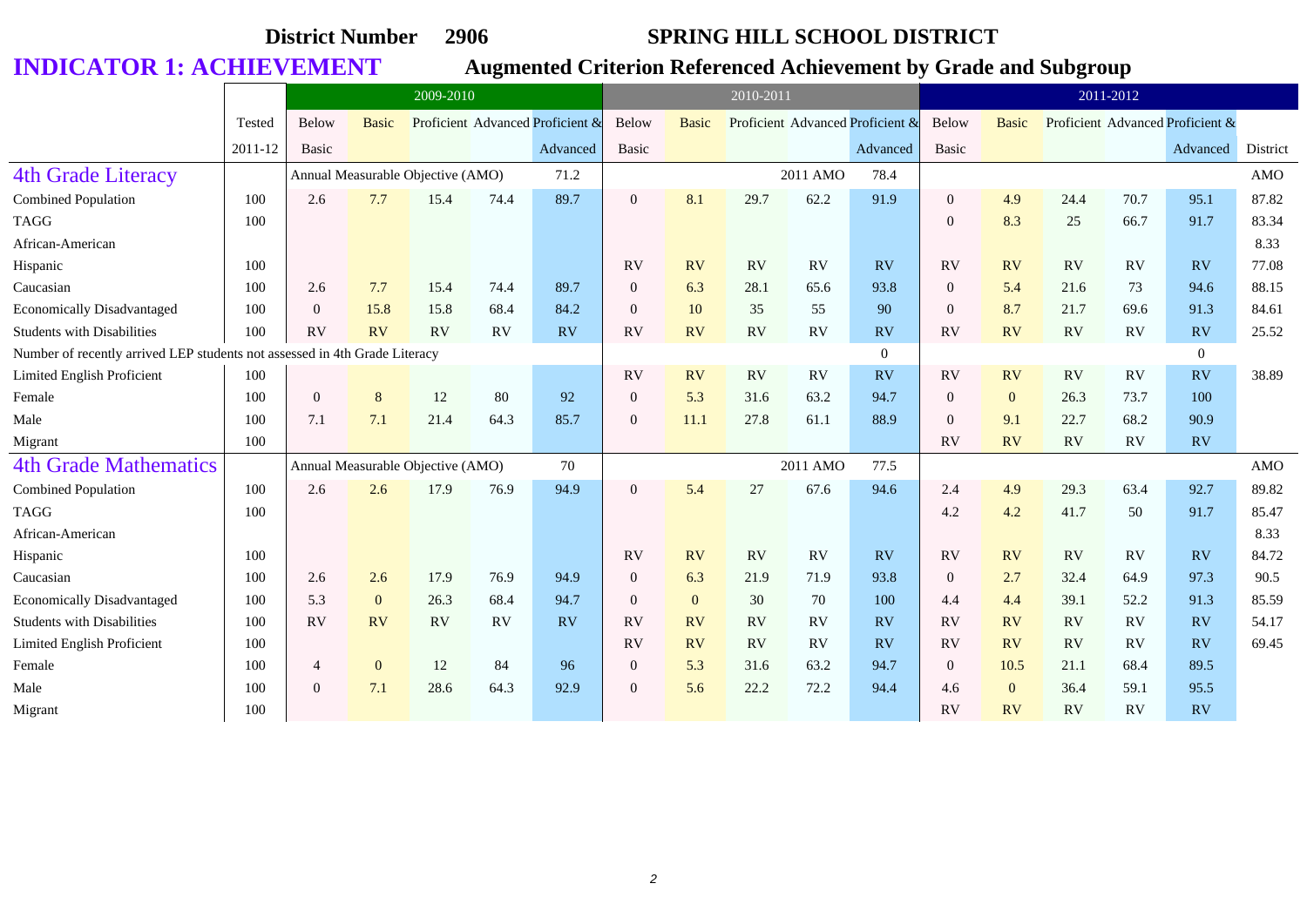|                                                                            |         |                | 2009-2010    |                                   |           |                                  |                  | 2010-2011    |      |          |                                  |                |              | 2011-2012 |           |                                  |            |
|----------------------------------------------------------------------------|---------|----------------|--------------|-----------------------------------|-----------|----------------------------------|------------------|--------------|------|----------|----------------------------------|----------------|--------------|-----------|-----------|----------------------------------|------------|
|                                                                            | Tested  | Below          | <b>Basic</b> |                                   |           | Proficient Advanced Proficient & | Below            | <b>Basic</b> |      |          | Proficient Advanced Proficient & | <b>Below</b>   | <b>Basic</b> |           |           | Proficient Advanced Proficient & |            |
|                                                                            | 2011-12 | Basic          |              |                                   |           | Advanced                         | <b>Basic</b>     |              |      |          | Advanced                         | Basic          |              |           |           | Advanced                         | District   |
| <b>5th Grade Literacy</b>                                                  |         |                |              | Annual Measurable Objective (AMO) |           | 71.2                             |                  |              |      | 2011 AMO | 78.4                             |                |              |           |           |                                  | <b>AMO</b> |
| <b>Combined Population</b>                                                 | 97.5    | 2.7            | 10.8         | 43.2                              | 43.2      | 86.5                             | $\overline{0}$   | 13.3         | 33.3 | 53.3     | 86.7                             | $\overline{0}$ | 13.2         | 42.1      | 44.7      | 86.8                             | 87.82      |
| <b>TAGG</b>                                                                | 95.8    |                |              |                                   |           |                                  |                  |              |      |          |                                  | $\mathbf{0}$   | 13           | 56.5      | 30.4      | 87                               | 83.34      |
| African-American                                                           |         |                |              |                                   |           |                                  |                  |              |      |          |                                  |                |              |           |           |                                  | 8.33       |
| Hispanic                                                                   | 100     | RV             | RV           | RV                                | RV        | <b>RV</b>                        |                  |              |      |          |                                  | <b>RV</b>      | <b>RV</b>    | RV        | <b>RV</b> | RV                               | 77.08      |
| Caucasian                                                                  | 97.2    | 2.9            | 11.8         | 41.2                              | 44.1      | 85.3                             | $\overline{0}$   | 13.6         | 31.8 | 54.5     | 86.4                             | $\overline{0}$ | 14.7         | 41.2      | 44.1      | 85.3                             | 88.15      |
| <b>Economically Disadvantaged</b>                                          | 95.8    | $\overline{0}$ | 9.5          | 52.4                              | 38.1      | 90.5                             | $\overline{0}$   | 15.8         | 36.8 | 47.4     | 84.2                             | $\overline{0}$ | 13           | 56.5      | 30.4      | 87                               | 84.61      |
| <b>Students with Disabilities</b>                                          | 50      | RV             | RV           | RV                                | RV        | <b>RV</b>                        | <b>RV</b>        | RV           | RV   | RV       | RV                               | <b>RV</b>      | RV           | RV        | RV        | RV                               | 25.52      |
| Number of recently arrived LEP students not assessed in 5th Grade Literacy |         |                |              |                                   |           |                                  |                  |              |      |          | $\Omega$                         |                |              |           |           | $\overline{0}$                   |            |
| Limited English Proficient                                                 | 100     | RV             | <b>RV</b>    | RV                                | RV        | <b>RV</b>                        |                  |              |      |          |                                  | RV             | RV           | RV        | <b>RV</b> | RV                               | 38.89      |
| Female                                                                     | 100     | $\overline{0}$ | 11.1         | 33.3                              | 55.6      | 88.9                             | $\boldsymbol{0}$ | 8            | 32   | 60       | 92                               | $\mathbf{0}$   | 5.6          | 38.9      | 55.6      | 94.4                             |            |
| Male                                                                       | 95.2    | 5.3            | 10.5         | 52.6                              | 31.6      | 84.2                             | $\mathbf{0}$     | 20           | 35   | 45       | 80                               | $\overline{0}$ | 20           | 45        | 35        | 80                               |            |
| Migrant                                                                    |         |                |              |                                   |           |                                  |                  |              |      |          |                                  |                |              |           |           |                                  |            |
| <b>5th Grade Mathematics</b>                                               |         |                |              | Annual Measurable Objective (AMO) |           | 70                               |                  |              |      | 2011 AMO | 77.5                             |                |              |           |           |                                  | <b>AMO</b> |
| <b>Combined Population</b>                                                 | 97.5    | $\overline{0}$ | 18.9         | 37.8                              | 43.2      | 81.1                             | 2.2              | 11.1         | 35.6 | 51.1     | 86.7                             | 2.6            | 21.1         | 52.6      | 23.7      | 76.3                             | 89.82      |
| <b>TAGG</b>                                                                | 95.8    |                |              |                                   |           |                                  |                  |              |      |          |                                  | 4.4            | 26.1         | 56.5      | 13        | 69.6                             | 85.47      |
| African-American                                                           |         |                |              |                                   |           |                                  |                  |              |      |          |                                  |                |              |           |           |                                  | 8.33       |
| Hispanic                                                                   | 100     | RV             | <b>RV</b>    | RV                                | RV        | RV                               |                  |              |      |          |                                  | RV             | <b>RV</b>    | RV        | RV        | RV                               | 84.72      |
| Caucasian                                                                  | 97.2    | $\overline{0}$ | 14.7         | 38.2                              | 47.1      | 85.3                             | 2.3              | 11.4         | 34.1 | 52.3     | 86.4                             | 2.9            | 20.6         | 52.9      | 23.5      | 76.5                             | 90.5       |
| <b>Economically Disadvantaged</b>                                          | 95.8    | $\overline{0}$ | 23.8         | 42.9                              | 33.3      | 76.2                             | $\overline{0}$   | 10.5         | 36.8 | 52.6     | 89.5                             | 4.4            | 26.1         | 56.5      | 13        | 69.6                             | 85.59      |
| <b>Students with Disabilities</b>                                          | 50      | RV             | RV           | RV                                | RV        | RV                               | <b>RV</b>        | RV           | RV   | RV       | RV                               | RV             | RV           | RV        | RV        | RV                               | 54.17      |
| Limited English Proficient                                                 | 100     | <b>RV</b>      | <b>RV</b>    | <b>RV</b>                         | <b>RV</b> | <b>RV</b>                        |                  |              |      |          |                                  | <b>RV</b>      | <b>RV</b>    | <b>RV</b> | <b>RV</b> | RV                               | 69.45      |
| Female                                                                     | 100     | $\overline{0}$ | 27.8         | 38.9                              | 33.3      | 72.2                             | $\boldsymbol{0}$ | 8            | 32   | 60       | 92                               | $\mathbf{0}$   | 27.8         | 38.9      | 33.3      | 72.2                             |            |
| Male                                                                       | 95.2    | $\overline{0}$ | 10.5         | 36.8                              | 52.6      | 89.5                             | 5                | 15           | 40   | 40       | 80                               | 5              | 15           | 65        | 15        | 80                               |            |
| Migrant                                                                    |         |                |              |                                   |           |                                  |                  |              |      |          |                                  |                |              |           |           |                                  |            |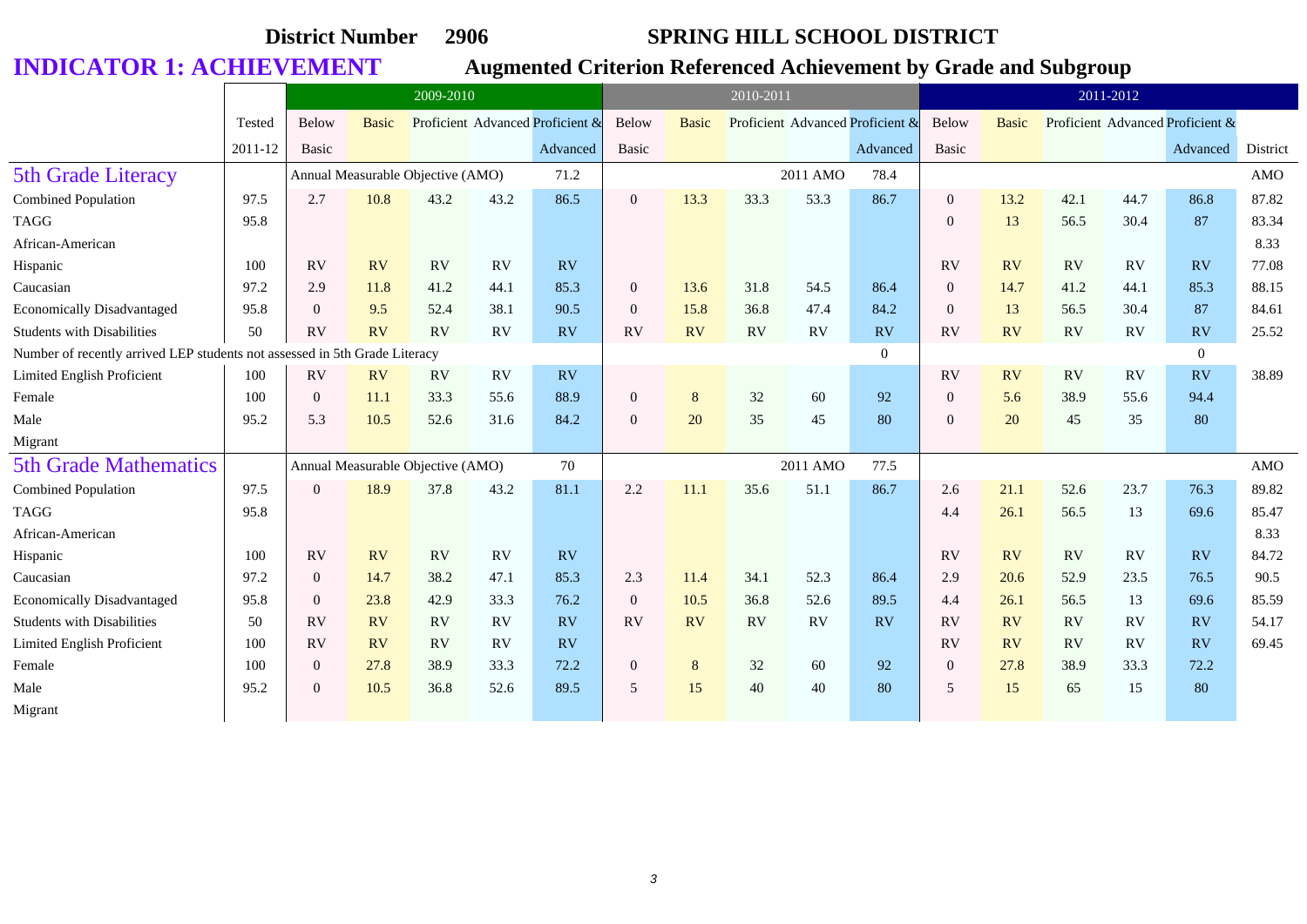|                                                                            |         |                  | 2009-2010    |                                   |              |                                  |                  |              | 2010-2011 |          |                                  |                |              |      | 2011-2012 |                                  |            |
|----------------------------------------------------------------------------|---------|------------------|--------------|-----------------------------------|--------------|----------------------------------|------------------|--------------|-----------|----------|----------------------------------|----------------|--------------|------|-----------|----------------------------------|------------|
|                                                                            | Tested  | Below            | <b>Basic</b> |                                   |              | Proficient Advanced Proficient & | Below            | <b>Basic</b> |           |          | Proficient Advanced Proficient & | Below          | <b>Basic</b> |      |           | Proficient Advanced Proficient & |            |
|                                                                            | 2011-12 | <b>Basic</b>     |              |                                   |              | Advanced                         | Basic            |              |           |          | Advanced                         | Basic          |              |      |           | Advanced                         | District   |
| <b>5th Grade Science</b>                                                   |         |                  |              |                                   |              |                                  |                  |              |           |          |                                  |                |              |      |           |                                  |            |
| <b>Combined Population</b>                                                 | 97.5    | 2.7              | 40.5         | 51.4                              | 5.4          | 56.8                             | 6.7              | 17.8         | 60        | 15.6     | 75.6                             | $\overline{0}$ | 10.5         | 44.7 | 44.7      | 89.5                             |            |
| <b>TAGG</b>                                                                | 95.8    |                  |              |                                   |              |                                  |                  |              |           |          |                                  | $\mathbf{0}$   | 17.4         | 43.5 | 39.1      | 82.6                             |            |
| African-American                                                           |         |                  |              |                                   |              |                                  |                  |              |           |          |                                  |                |              |      |           |                                  |            |
| Hispanic                                                                   | 100     | RV               | <b>RV</b>    | RV                                | <b>RV</b>    | RV                               |                  |              |           |          |                                  | <b>RV</b>      | RV           | RV   | RV        | RV                               |            |
| Caucasian                                                                  | 97.2    | $\theta$         | 44.1         | 50                                | 5.9          | 55.9                             | 6.8              | 15.9         | 61.4      | 15.9     | 77.3                             | $\overline{0}$ | 8.8          | 44.1 | 47.1      | 91.2                             |            |
| <b>Economically Disadvantaged</b>                                          | 95.8    | 4.8              | 33.3         | 61.9                              | $\mathbf{0}$ | 61.9                             | 5.3              | 21.1         | 63.2      | 10.5     | 73.7                             | $\overline{0}$ | 17.4         | 43.5 | 39.1      | 82.6                             |            |
| <b>Students with Disabilities</b>                                          | 50      | RV               | <b>RV</b>    | RV                                | RV           | RV                               | RV               | RV           | <b>RV</b> | RV       | RV                               | <b>RV</b>      | RV           | RV   | RV        | RV                               |            |
| Limited English Proficient                                                 | 100     | RV               | <b>RV</b>    | RV                                | <b>RV</b>    | RV                               |                  |              |           |          |                                  | RV             | <b>RV</b>    | RV   | RV        | RV                               |            |
| Female                                                                     | 100     | $\overline{0}$   | 55.6         | 44.4                              | $\mathbf{0}$ | 44.4                             | $\overline{4}$   | 20           | 60        | 16       | 76                               | $\mathbf{0}$   | 22.2         | 27.8 | 50        | 77.8                             |            |
| Male                                                                       | 95.2    | 5.3              | 26.3         | 57.9                              | 10.5         | 68.4                             | 10               | 15           | 60        | 15       | 75                               | $\mathbf{0}$   | $\mathbf{0}$ | 60   | 40        | 100                              |            |
| Migrant                                                                    |         |                  |              |                                   |              |                                  |                  |              |           |          |                                  |                |              |      |           |                                  |            |
| <b>6th Grade Literacy</b>                                                  |         |                  |              | Annual Measurable Objective (AMO) |              | 67.6                             |                  |              |           | 2011 AMO | 75.7                             |                |              |      |           |                                  | <b>AMO</b> |
| Combined Population                                                        | 100     | $\Omega$         | 7.7          | 48.7                              | 43.6         | 92.3                             | 2.2              | 11.1         | 46.7      | 40       | 86.7                             | 2.2            | 10.9         | 37   | 50        | 87                               | 87.82      |
| <b>TAGG</b>                                                                | 100     |                  |              |                                   |              |                                  |                  |              |           |          |                                  | $\overline{4}$ | 16           | 40   | 40        | 80                               | 83.34      |
| African-American                                                           |         |                  |              |                                   |              |                                  | ${\rm RV}$       | <b>RV</b>    | <b>RV</b> | RV       | <b>RV</b>                        |                |              |      |           |                                  | 8.33       |
| Hispanic                                                                   |         | RV               | <b>RV</b>    | RV                                | <b>RV</b>    | RV                               | <b>RV</b>        | RV           | RV        | RV       | RV                               |                |              |      |           |                                  | 77.08      |
| Caucasian                                                                  | 100     | $\overline{0}$   | 8.8          | 47.1                              | 44.1         | 91.2                             | 2.6              | 7.9          | 47.4      | 42.1     | 89.5                             | 2.2            | 11.1         | 35.6 | 51.1      | 86.7                             | 88.15      |
| <b>Economically Disadvantaged</b>                                          | 100     | $\Omega$         | 15           | 55                                | 30           | 85                               | $\overline{0}$   | 12.5         | 58.3      | 29.2     | 87.5                             | $\theta$       | 17.4         | 43.5 | 39.1      | 82.6                             | 84.61      |
| <b>Students with Disabilities</b>                                          | 100     |                  |              |                                   |              |                                  | <b>RV</b>        | RV           | <b>RV</b> | RV       | <b>RV</b>                        | RV             | RV           | RV   | RV        | <b>RV</b>                        | 25.52      |
| Number of recently arrived LEP students not assessed in 6th Grade Literacy |         |                  |              |                                   |              |                                  |                  |              |           |          | $\overline{0}$                   |                |              |      |           | $\overline{0}$                   |            |
| Limited English Proficient                                                 |         | RV               | RV           | RV                                | RV           | RV                               |                  |              |           |          |                                  |                |              |      |           |                                  | 38.89      |
| Female                                                                     | 100     | $\boldsymbol{0}$ | 7.7          | 50                                | 42.3         | 92.3                             | $\boldsymbol{0}$ | 4.5          | 40.9      | 54.5     | 95.5                             | $\mathbf{0}$   | 8.3          | 33.3 | 58.3      | 91.7                             |            |
| Male                                                                       | 100     | $\overline{0}$   | 7.7          | 46.2                              | 46.2         | 92.3                             | 4.3              | 17.4         | 52.2      | 26.1     | 78.3                             | 4.6            | 13.6         | 40.9 | 40.9      | 81.8                             |            |
| Migrant                                                                    |         |                  |              |                                   |              |                                  |                  |              |           |          |                                  |                |              |      |           |                                  |            |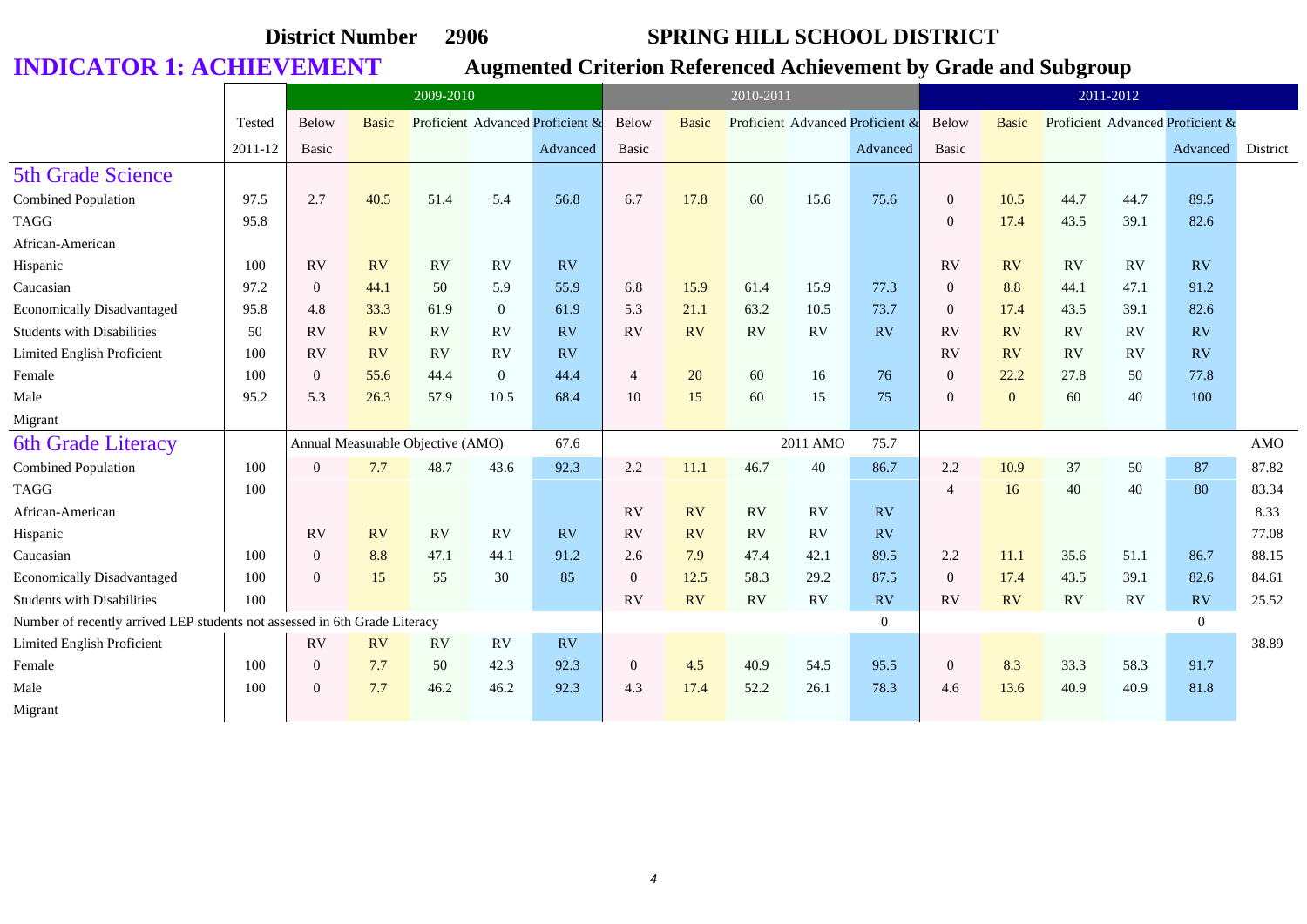|                                                                            |         |                | 2009-2010      |                                   |      |                                  |                  | 2010-2011    |           |          |                                  |                |                | 2011-2012 |           |                                  |            |
|----------------------------------------------------------------------------|---------|----------------|----------------|-----------------------------------|------|----------------------------------|------------------|--------------|-----------|----------|----------------------------------|----------------|----------------|-----------|-----------|----------------------------------|------------|
|                                                                            | Tested  | Below          | <b>Basic</b>   |                                   |      | Proficient Advanced Proficient & | Below            | <b>Basic</b> |           |          | Proficient Advanced Proficient & | Below          | <b>Basic</b>   |           |           | Proficient Advanced Proficient & |            |
|                                                                            | 2011-12 | Basic          |                |                                   |      | Advanced                         | Basic            |              |           |          | Advanced                         | Basic          |                |           |           | Advanced                         | District   |
| <b>6th Grade Mathematics</b>                                               |         |                |                | Annual Measurable Objective (AMO) |      | 64.55                            |                  |              |           | 2011 AMO | 73.41                            |                |                |           |           |                                  | <b>AMO</b> |
| <b>Combined Population</b>                                                 | 100     | 2.6            | 7.7            | 56.4                              | 33.3 | 89.7                             | $\overline{0}$   | 17.8         | 24.4      | 57.8     | 82.2                             | 13             | 15.2           | 21.7      | 50        | 71.7                             | 89.82      |
| <b>TAGG</b>                                                                | 100     |                |                |                                   |      |                                  |                  |              |           |          |                                  | 16             | $\overline{4}$ | 36        | 44        | 80                               | 85.47      |
| African-American                                                           |         |                |                |                                   |      |                                  | <b>RV</b>        | <b>RV</b>    | <b>RV</b> | RV       | RV                               |                |                |           |           |                                  | 8.33       |
| Hispanic                                                                   |         | <b>RV</b>      | <b>RV</b>      | RV                                | RV   | RV                               | <b>RV</b>        | RV           | RV        | RV       | <b>RV</b>                        |                |                |           |           |                                  | 84.72      |
| Caucasian                                                                  | 100     | $\overline{0}$ | 5.9            | 61.8                              | 32.4 | 94.1                             | $\Omega$         | 13.2         | 28.9      | 57.9     | 86.8                             | 13.3           | 13.3           | 22.2      | 51.1      | 73.3                             | 90.5       |
| <b>Economically Disadvantaged</b>                                          | 100     | 5              | 15             | 60                                | 20   | 80                               | $\overline{0}$   | 25           | 29.2      | 45.8     | 75                               | 13             | 4.4            | 39.1      | 43.5      | 82.6                             | 85.59      |
| <b>Students with Disabilities</b>                                          | 100     |                |                |                                   |      |                                  | RV               | RV           | RV        | RV       | RV                               | RV             | RV             | RV        | RV        | RV                               | 54.17      |
| Limited English Proficient                                                 |         | RV             | RV             | RV                                | RV   | RV                               |                  |              |           |          |                                  |                |                |           |           |                                  | 69.45      |
| Female                                                                     | 100     | 3.8            | 11.5           | 57.7                              | 26.9 | 84.6                             | $\mathbf{0}$     | 22.7         | 27.3      | 50       | 77.3                             | 8.3            | 8.3            | 25        | 58.3      | 83.3                             |            |
| Male                                                                       | 100     | $\overline{0}$ | $\Omega$       | 53.8                              | 46.2 | 100                              | $\overline{0}$   | 13           | 21.7      | 65.2     | 87                               | 18.2           | 22.7           | 18.2      | 40.9      | 59.1                             |            |
| Migrant                                                                    |         |                |                |                                   |      |                                  |                  |              |           |          |                                  |                |                |           |           |                                  |            |
| <b>7th Grade Literacy</b>                                                  |         |                |                | Annual Measurable Objective (AMO) |      | 67.6                             |                  |              |           | 2011 AMO | 75.7                             |                |                |           |           |                                  | <b>AMO</b> |
| <b>Combined Population</b>                                                 | 100     | $\overline{0}$ | 18.4           | 57.9                              | 23.7 | 81.6                             | $\overline{0}$   | 16.2         | 59.5      | 24.3     | 83.8                             | $\overline{0}$ | 12.8           | 42.6      | 44.7      | 87.2                             | 87.82      |
| TAGG                                                                       | 100     |                |                |                                   |      |                                  |                  |              |           |          |                                  | $\overline{0}$ | 14.3           | 50        | 35.7      | 85.7                             | 83.34      |
| African-American                                                           | 100     |                |                |                                   |      |                                  |                  |              |           |          |                                  | RV             | RV             | <b>RV</b> | <b>RV</b> | <b>RV</b>                        | 8.33       |
| Hispanic                                                                   | 100     | RV             | <b>RV</b>      | RV                                | RV   | RV                               | <b>RV</b>        | RV           | <b>RV</b> | RV       | RV                               | RV             | RV             | <b>RV</b> | RV        | RV                               | 77.08      |
| Caucasian                                                                  | 100     | $\overline{0}$ | 18.9           | 56.8                              | 24.3 | 81.1                             | $\overline{0}$   | 14.7         | 64.7      | 20.6     | 85.3                             | $\overline{0}$ | 11.9           | 42.9      | 45.2      | 88.1                             | 88.15      |
| <b>Economically Disadvantaged</b>                                          | 100     | $\Omega$       | 16.7           | 72.2                              | 11.1 | 83.3                             | $\theta$         | 26.7         | 46.7      | 26.7     | 73.3                             | $\Omega$       | 11.1           | 51.9      | 37        | 88.9                             | 84.61      |
| <b>Students with Disabilities</b>                                          | 100     | RV             | <b>RV</b>      | RV                                | RV   | RV                               |                  |              |           |          |                                  | RV             | RV             | RV        | RV        | RV                               | 25.52      |
| Number of recently arrived LEP students not assessed in 7th Grade Literacy |         |                |                |                                   |      |                                  |                  |              |           |          | $\overline{0}$                   |                |                |           |           | $\overline{0}$                   |            |
| Limited English Proficient                                                 |         |                |                |                                   |      |                                  | <b>RV</b>        | RV           | <b>RV</b> | RV       | <b>RV</b>                        |                |                |           |           |                                  | 38.89      |
| Female                                                                     | 100     | $\overline{0}$ | $\overline{0}$ | 60                                | 40   | 100                              | $\boldsymbol{0}$ | 13.6         | 63.6      | 22.7     | 86.4                             | $\overline{0}$ | 4.6            | 36.4      | 59.1      | 95.5                             |            |
| Male                                                                       | 100     | $\Omega$       | 30.4           | 56.5                              | 13   | 69.6                             | $\overline{0}$   | 20           | 53.3      | 26.7     | 80                               | $\Omega$       | 20             | 48        | 32        | 80                               |            |
| Migrant                                                                    |         |                |                |                                   |      |                                  |                  |              |           |          |                                  |                |                |           |           |                                  |            |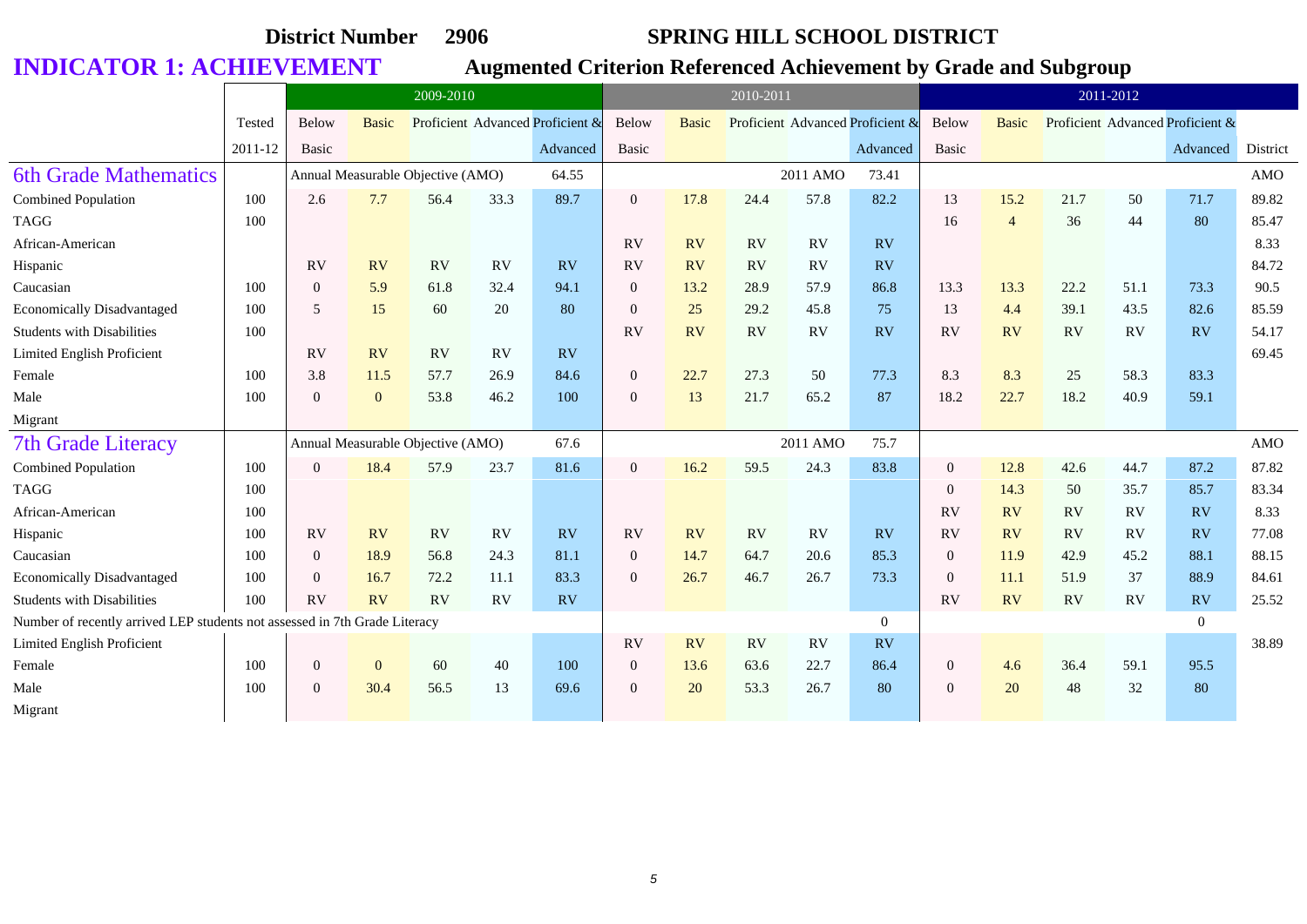|                                   |         |                | 2009-2010    |                                   |                |                                  |                  | 2010-2011    |           |                |                                  |                |              | 2011-2012 |                |                                  |          |
|-----------------------------------|---------|----------------|--------------|-----------------------------------|----------------|----------------------------------|------------------|--------------|-----------|----------------|----------------------------------|----------------|--------------|-----------|----------------|----------------------------------|----------|
|                                   | Tested  | Below          | <b>Basic</b> |                                   |                | Proficient Advanced Proficient & | Below            | <b>Basic</b> |           |                | Proficient Advanced Proficient & | Below          | <b>Basic</b> |           |                | Proficient Advanced Proficient & |          |
|                                   | 2011-12 | Basic          |              |                                   |                | Advanced                         | <b>Basic</b>     |              |           |                | Advanced                         | Basic          |              |           |                | Advanced                         | District |
| <b>7th Grade Mathematics</b>      |         |                |              | Annual Measurable Objective (AMO) |                | 64.55                            |                  |              |           | 2011 AMO       | 73.41                            |                |              |           |                |                                  | AMO      |
| <b>Combined Population</b>        | 100     | 2.6            | 5.3          | 28.9                              | 63.2           | 92.1                             | 2.7              | 5.4          | 35.1      | 56.8           | 91.9                             | 8.5            | 14.9         | 44.7      | 31.9           | 76.6                             | 89.82    |
| <b>TAGG</b>                       | 100     |                |              |                                   |                |                                  |                  |              |           |                |                                  | 10.7           | 17.9         | 50        | 21.4           | 71.4                             | 85.47    |
| African-American                  | 100     |                |              |                                   |                |                                  |                  |              |           |                |                                  | RV             | RV           | <b>RV</b> | RV             | <b>RV</b>                        | 8.33     |
| Hispanic                          | 100     | RV             | <b>RV</b>    | <b>RV</b>                         | RV             | RV                               | <b>RV</b>        | RV           | <b>RV</b> | <b>RV</b>      | <b>RV</b>                        | RV             | RV           | <b>RV</b> | RV             | <b>RV</b>                        | 84.72    |
| Caucasian                         | 100     | 2.7            | 5.4          | 27                                | 64.9           | 91.9                             | $\boldsymbol{0}$ | 5.9          | 38.2      | 55.9           | 94.1                             | 9.5            | 9.5          | 50        | 31             | 81                               | 90.5     |
| <b>Economically Disadvantaged</b> | 100     | 5.6            | 5.6          | 33.3                              | 55.6           | 88.9                             | 6.7              | 6.7          | 40        | 46.7           | 86.7                             | 11.1           | 14.8         | 51.9      | 22.2           | 74.1                             | 85.59    |
| <b>Students with Disabilities</b> | 100     | RV             | RV           | RV                                | RV             | RV                               |                  |              |           |                |                                  | RV             | RV           | <b>RV</b> | RV             | RV                               | 54.17    |
| Limited English Proficient        |         |                |              |                                   |                |                                  | RV               | RV           | <b>RV</b> | RV             | <b>RV</b>                        |                |              |           |                |                                  | 69.45    |
| Female                            | 100     | $\overline{0}$ | $\mathbf{0}$ | 20                                | 80             | 100                              | 4.5              | 4.5          | 45.5      | 45.5           | 90.9                             | 13.6           | 13.6         | 50        | 22.7           | 72.7                             |          |
| Male                              | 100     | 4.3            | 8.7          | 34.8                              | 52.2           | 87                               | $\overline{0}$   | 6.7          | 20        | 73.3           | 93.3                             | $\overline{4}$ | 16           | 40        | 40             | 80                               |          |
| Migrant                           |         |                |              |                                   |                |                                  |                  |              |           |                |                                  |                |              |           |                |                                  |          |
| <b>7th Grade Science</b>          |         |                |              |                                   |                |                                  |                  |              |           |                |                                  |                |              |           |                |                                  |          |
| <b>Combined Population</b>        | 100     | 10.5           | 21.1         | 57.9                              | 10.5           | 68.4                             | 5.4              | 37.8         | 56.8      | $\overline{0}$ | 56.8                             | 12.8           | 55.3         | 27.7      | 4.3            | 31.9                             |          |
| <b>TAGG</b>                       | 100     |                |              |                                   |                |                                  |                  |              |           |                |                                  | 14.3           | 64.3         | 17.9      | 3.6            | 21.4                             |          |
| African-American                  | 100     |                |              |                                   |                |                                  |                  |              |           |                |                                  | RV             | <b>RV</b>    | <b>RV</b> | RV             | <b>RV</b>                        |          |
| Hispanic                          | 100     | RV             | <b>RV</b>    | RV                                | RV             | RV                               | <b>RV</b>        | RV           | <b>RV</b> | RV             | <b>RV</b>                        | RV             | RV           | <b>RV</b> | RV             | RV                               |          |
| Caucasian                         | 100     | 10.8           | 21.6         | 56.8                              | 10.8           | 67.6                             | 2.9              | 41.2         | 55.9      | $\overline{0}$ | 55.9                             | 11.9           | 52.4         | 31        | 4.8            | 35.7                             |          |
| <b>Economically Disadvantaged</b> | 100     | 16.7           | 27.8         | 55.6                              | $\overline{0}$ | 55.6                             | 13.3             | 53.3         | 33.3      | $\overline{0}$ | 33.3                             | 14.8           | 63           | 18.5      | 3.7            | 22.2                             |          |
| <b>Students with Disabilities</b> | 100     | RV             | <b>RV</b>    | RV                                | RV             | RV                               |                  |              |           |                |                                  | <b>RV</b>      | RV           | <b>RV</b> | RV             | <b>RV</b>                        |          |
| Limited English Proficient        |         |                |              |                                   |                |                                  | <b>RV</b>        | <b>RV</b>    | <b>RV</b> | RV             | RV                               |                |              |           |                |                                  |          |
| Female                            | 100     | $\overline{0}$ | 20           | 66.7                              | 13.3           | 80                               | 4.5              | 45.5         | 50        | $\overline{0}$ | 50                               | 18.2           | 63.6         | 18.2      | $\overline{0}$ | 18.2                             |          |
| Male                              | 100     | 17.4           | 21.7         | 52.2                              | 8.7            | 60.9                             | 6.7              | 26.7         | 66.7      | $\overline{0}$ | 66.7                             | 8              | 48           | 36        | 8              | 44                               |          |
| Migrant                           |         |                |              |                                   |                |                                  |                  |              |           |                |                                  |                |              |           |                |                                  |          |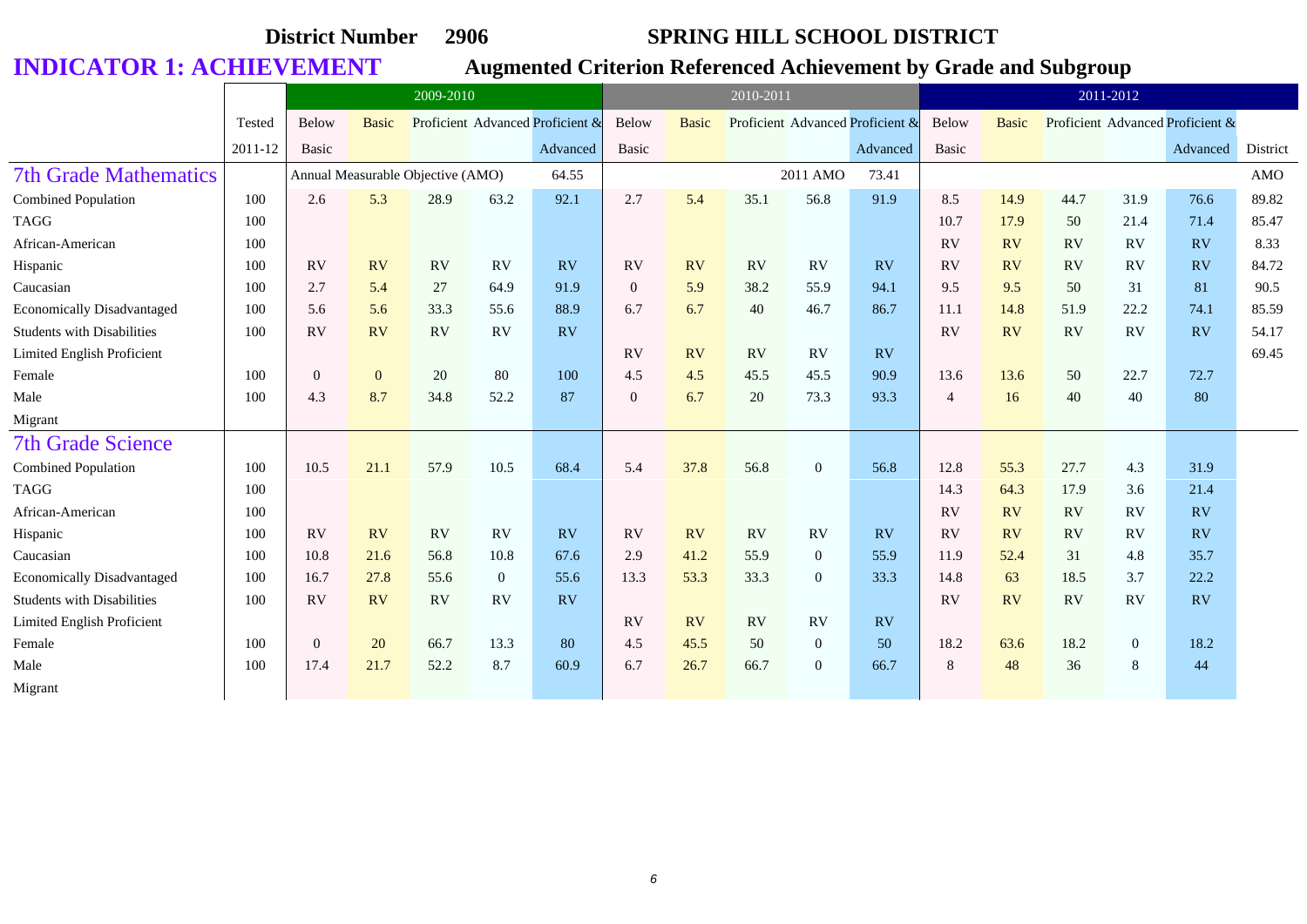|                                                                            |         |                | 2009-2010    |                                   |      |                                  |              |                | 2010-2011 |           |                                  |                |                |      | 2011-2012 |                                  |          |
|----------------------------------------------------------------------------|---------|----------------|--------------|-----------------------------------|------|----------------------------------|--------------|----------------|-----------|-----------|----------------------------------|----------------|----------------|------|-----------|----------------------------------|----------|
|                                                                            | Tested  | Below          | <b>Basic</b> |                                   |      | Proficient Advanced Proficient & | Below        | <b>Basic</b>   |           |           | Proficient Advanced Proficient & | Below          | <b>Basic</b>   |      |           | Proficient Advanced Proficient & |          |
|                                                                            | 2011-12 | <b>Basic</b>   |              |                                   |      | Advanced                         | Basic        |                |           |           | Advanced                         | Basic          |                |      |           | Advanced                         | District |
| <b>8th Grade Literacy</b>                                                  |         |                |              | Annual Measurable Objective (AMO) |      | 67.6                             |              |                |           | 2011 AMO  | 75.7                             |                |                |      |           |                                  | AMO      |
| <b>Combined Population</b>                                                 | 100     | $\Delta$       | 22           | 58                                | 16   | 74                               | 2.3          | 6.8            | 61.4      | 29.5      | 90.9                             | $\theta$       | 9.1            | 59.1 | 31.8      | 90.9                             | 87.82    |
| <b>TAGG</b>                                                                | 100     |                |              |                                   |      |                                  |              |                |           |           |                                  | $\overline{0}$ | 19.1           | 57.1 | 23.8      | 81                               | 83.34    |
| African-American                                                           |         |                |              |                                   |      |                                  |              |                |           |           |                                  |                |                |      |           |                                  | 8.33     |
| Hispanic                                                                   | 100     |                |              |                                   |      |                                  | <b>RV</b>    | RV             | RV        | RV        | RV                               | <b>RV</b>      | RV             | RV   | RV        | RV                               | 77.08    |
| Caucasian                                                                  | 100     | $\overline{4}$ | 22           | 58                                | 16   | 74                               | 2.4          | 7.1            | 59.5      | 31        | 90.5                             | $\mathbf{0}$   | 7.5            | 62.5 | 30        | 92.5                             | 88.15    |
| <b>Economically Disadvantaged</b>                                          | 100     | 6.9            | 31           | 48.3                              | 13.8 | 62.1                             | 4.8          | $\overline{0}$ | 76.2      | 19        | 95.2                             | $\overline{0}$ | 19.1           | 57.1 | 23.8      | 81                               | 84.61    |
| <b>Students with Disabilities</b>                                          |         | RV             | <b>RV</b>    | RV                                | RV   | RV                               | RV           | RV             | RV        | <b>RV</b> | RV                               |                |                |      |           |                                  | 25.52    |
| Number of recently arrived LEP students not assessed in 8th Grade Literacy |         |                |              |                                   |      |                                  |              |                |           |           | $\overline{0}$                   |                |                |      |           | $\overline{0}$                   |          |
| Limited English Proficient                                                 | 100     |                |              |                                   |      |                                  |              |                |           |           |                                  | <b>RV</b>      | RV             | RV   | <b>RV</b> | RV                               | 38.89    |
| Female                                                                     | 100     | $\Omega$       | 21.7         | 60.9                              | 17.4 | 78.3                             | $\mathbf{0}$ | $\mathbf{0}$   | 44.4      | 55.6      | 100                              | $\overline{0}$ | 11.5           | 53.9 | 34.6      | 88.5                             |          |
| Male                                                                       | 100     | 7.4            | 22.2         | 55.6                              | 14.8 | 70.4                             | 3.8          | 11.5           | 73.1      | 11.5      | 84.6                             | $\Omega$       | 5.6            | 66.7 | 27.8      | 94.4                             |          |
| Migrant                                                                    |         |                |              |                                   |      |                                  |              |                |           |           |                                  |                |                |      |           |                                  |          |
| <b>8th Grade Mathematics</b>                                               |         |                |              | Annual Measurable Objective (AMO) |      | 64.55                            |              |                |           | 2011 AMO  | 73.41                            |                |                |      |           |                                  | AMO      |
| <b>Combined Population</b>                                                 | 100     | 18             | 14           | 40                                | 28   | 68                               | 6.8          | 4.5            | 61.4      | 27.3      | 88.6                             | 4.6            | 4.6            | 79.6 | 11.4      | 90.9                             | 89.82    |
| <b>TAGG</b>                                                                | 100     |                |              |                                   |      |                                  |              |                |           |           |                                  | 9.5            | 4.8            | 81   | 4.8       | 85.7                             | 85.47    |
| African-American                                                           |         |                |              |                                   |      |                                  |              |                |           |           |                                  |                |                |      |           |                                  | 8.33     |
| Hispanic                                                                   | 100     |                |              |                                   |      |                                  | <b>RV</b>    | RV             | <b>RV</b> | <b>RV</b> | RV                               | <b>RV</b>      | RV             | RV   | <b>RV</b> | RV                               | 84.72    |
| Caucasian                                                                  | 100     | 18             | 14           | 40                                | 28   | 68                               | 7.1          | 4.8            | 59.5      | 28.6      | 88.1                             | 2.5            | $\mathfrak{S}$ | 80   | 12.5      | 92.5                             | 90.5     |
| <b>Economically Disadvantaged</b>                                          | 100     | 27.6           | 24.1         | 27.6                              | 20.7 | 48.3                             | 9.5          | 4.8            | 57.1      | 28.6      | 85.7                             | 9.5            | 4.8            | 81   | 4.8       | 85.7                             | 85.59    |
| <b>Students with Disabilities</b>                                          |         | RV             | <b>RV</b>    | <b>RV</b>                         | RV   | RV                               | RV           | RV             | <b>RV</b> | <b>RV</b> | RV                               |                |                |      |           |                                  | 54.17    |
| Limited English Proficient                                                 | 100     |                |              |                                   |      |                                  |              |                |           |           |                                  | <b>RV</b>      | RV             | RV   | RV        | RV                               | 69.45    |
| Female                                                                     | 100     | 17.4           | 17.4         | 39.1                              | 26.1 | 65.2                             | 5.6          | $\mathbf{0}$   | 61.1      | 33.3      | 94.4                             | 7.7            | 7.7            | 80.8 | 3.9       | 84.6                             |          |
| Male                                                                       | 100     | 18.5           | 11.1         | 40.7                              | 29.6 | 70.4                             | 7.7          | 7.7            | 61.5      | 23.1      | 84.6                             | $\Omega$       | $\mathbf{0}$   | 77.8 | 22.2      | 100                              |          |
| Migrant                                                                    |         |                |              |                                   |      |                                  |              |                |           |           |                                  |                |                |      |           |                                  |          |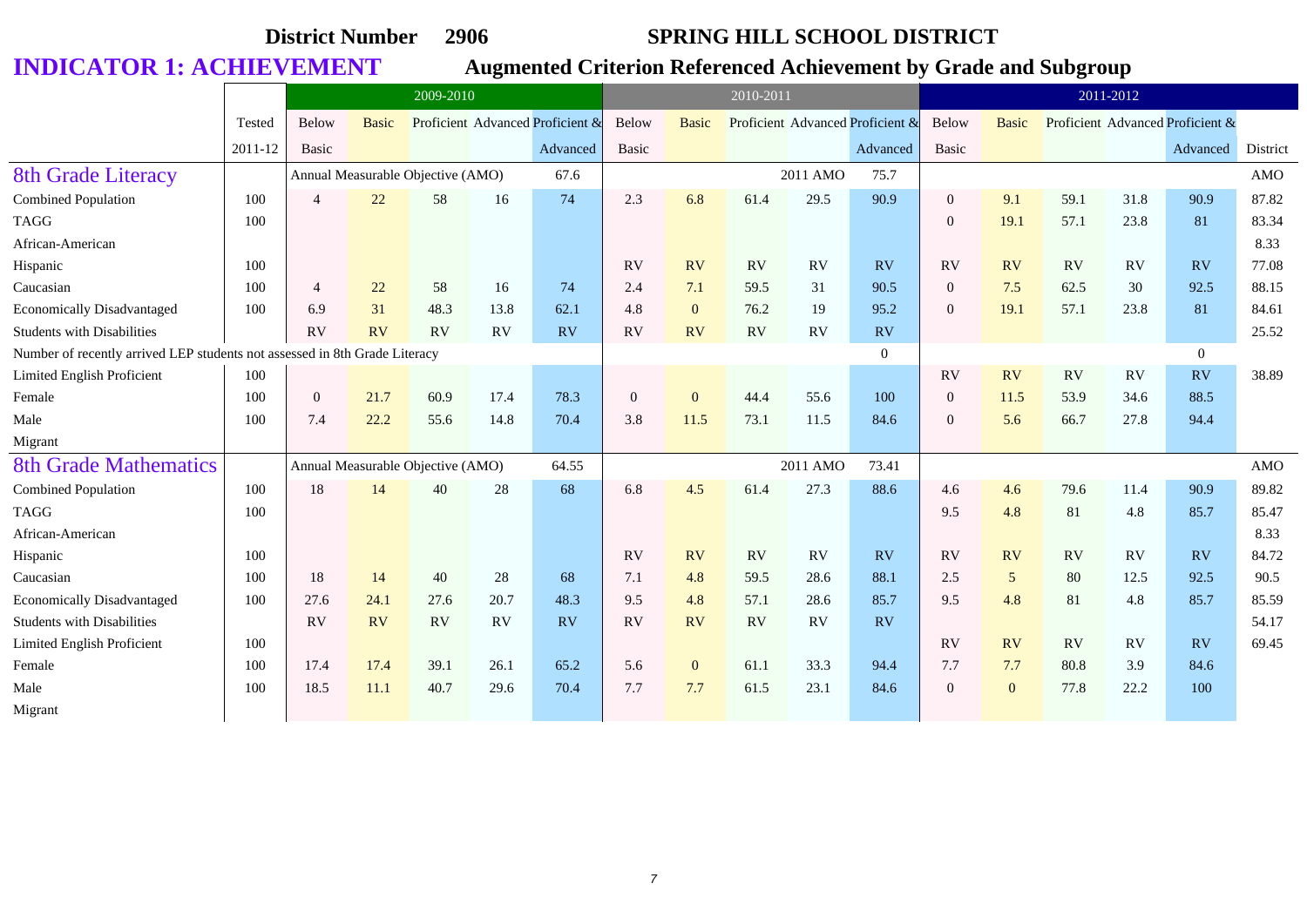|                                   |         |                | 2009-2010    |                                   |                |                                  |           |              | 2010-2011 |                |                                  |              |              |      | 2011-2012 |                                  |          |
|-----------------------------------|---------|----------------|--------------|-----------------------------------|----------------|----------------------------------|-----------|--------------|-----------|----------------|----------------------------------|--------------|--------------|------|-----------|----------------------------------|----------|
|                                   | Tested  | Below          | <b>Basic</b> |                                   |                | Proficient Advanced Proficient & | Below     | <b>Basic</b> |           |                | Proficient Advanced Proficient & | Below        | <b>Basic</b> |      |           | Proficient Advanced Proficient & |          |
|                                   | 2011-12 | <b>Basic</b>   |              |                                   |                | Advanced                         | Basic     |              |           |                | Advanced                         | Basic        |              |      |           | Advanced                         | District |
| EOC Algebra 1                     |         |                |              | Annual Measurable Objective (AMO) |                | 64.6                             |           |              |           | 2011 AMO       | 73.45                            |              |              |      |           |                                  | AMO      |
| Combined Population               | 100     | $\overline{0}$ | $\mathbf{0}$ | 40.4                              | 59.6           | 100                              | 8.9       | 15.6         | 53.3      | 22.2           | 75.6                             | 6.7          | 15.6         | 60   | 17.8      | 77.8                             | 89.82    |
| <b>TAGG</b>                       | 100     |                |              |                                   |                |                                  |           |              |           |                |                                  | 11.8         | $\mathbf{0}$ | 82.4 | 5.9       | 88.2                             | 85.47    |
| African-American                  |         |                |              |                                   |                |                                  |           |              |           |                |                                  |              |              |      |           |                                  | 8.33     |
| Hispanic                          | 100     | RV             | <b>RV</b>    | <b>RV</b>                         | RV             | RV                               | <b>RV</b> | <b>RV</b>    | RV        | <b>RV</b>      | <b>RV</b>                        | RV           | RV           | RV   | RV        | RV                               | 84.72    |
| Caucasian                         | 100     | $\overline{0}$ | $\mathbf{0}$ | 41.3                              | 58.7           | 100                              | 9.3       | 14           | 53.5      | 23.3           | 76.7                             | 7.1          | 14.3         | 61.9 | 16.7      | 78.6                             | 90.5     |
| <b>Economically Disadvantaged</b> | 100     | $\overline{0}$ | $\mathbf{0}$ | 55.6                              | 44.4           | 100                              | 16        | 28           | 48        | 8              | 56                               | 11.8         | $\mathbf{0}$ | 82.4 | 5.9       | 88.2                             | 85.59    |
| <b>Students with Disabilities</b> |         |                |              |                                   |                |                                  | <b>RV</b> | RV           | RV        | <b>RV</b>      | RV                               |              |              |      |           |                                  | 54.17    |
| Limited English Proficient        |         |                |              |                                   |                |                                  |           |              |           |                |                                  |              |              |      |           |                                  | 69.45    |
| Female                            | 100     | $\overline{0}$ | $\mathbf{0}$ | 40                                | 60             | 100                              | 4.3       | 13           | 52.2      | 30.4           | 82.6                             | $\mathbf{0}$ | 13.3         | 73.3 | 13.3      | 86.7                             |          |
| Male                              | 100     | $\overline{0}$ | $\mathbf{0}$ | 40.7                              | 59.3           | 100                              | 13.6      | 18.2         | 54.5      | 13.6           | 68.2                             | 10           | 16.7         | 53.3 | 20        | 73.3                             |          |
| Migrant                           |         |                |              |                                   |                |                                  |           |              |           |                |                                  |              |              |      |           |                                  |          |
| <b>Biology</b>                    |         |                |              |                                   |                |                                  |           |              |           |                |                                  |              |              |      |           |                                  |          |
| <b>Combined Population</b>        | 100     | 4.5            | 34.1         | 56.8                              | 4.5            | 61.4                             | 12.5      | 53.1         | 31.3      | 3.1            | 34.4                             | 20           | 40           | 28.9 | 11.1      | 40                               |          |
| <b>TAGG</b>                       | 100     |                |              |                                   |                |                                  |           |              |           |                |                                  | 37.5         | 33.3         | 20.8 | 8.3       | 29.2                             |          |
| African-American                  |         |                |              |                                   |                |                                  |           |              |           |                |                                  |              |              |      |           |                                  |          |
| Hispanic                          |         | RV             | RV           | <b>RV</b>                         | <b>RV</b>      | <b>RV</b>                        |           |              |           |                |                                  |              |              |      |           |                                  |          |
| Caucasian                         | 100     | 4.7            | 32.6         | 58.1                              | 4.7            | 62.8                             | 13.3      | 53.3         | 30        | 3.3            | 33.3                             | 20           | 40           | 28.9 | 11.1      | 40                               |          |
| <b>Economically Disadvantaged</b> | 100     | 10.5           | 31.6         | 52.6                              | 5.3            | 57.9                             | 27.3      | 45.5         | 27.3      | $\overline{0}$ | 27.3                             | 37.5         | 33.3         | 20.8 | 8.3       | 29.2                             |          |
| <b>Students with Disabilities</b> | 100     | RV             | RV           | RV                                | RV             | RV                               |           |              |           |                |                                  | RV           | RV           | RV   | RV        | <b>RV</b>                        |          |
| Limited English Proficient        |         |                |              |                                   |                |                                  |           |              |           |                |                                  |              |              |      |           |                                  |          |
| Female                            | 100     | $\overline{0}$ | 46.7         | 53.3                              | $\overline{0}$ | 53.3                             | 7.7       | 76.9         | 15.4      | $\overline{0}$ | 15.4                             | 11.1         | 44.4         | 33.3 | 11.1      | 44.4                             |          |
| Male                              | 100     | 6.9            | 27.6         | 58.6                              | 6.9            | 65.5                             | 15.8      | 36.8         | 42.1      | 5.3            | 47.4                             | 25.9         | 37           | 25.9 | 11.1      | 37                               |          |
| Migrant                           |         |                |              |                                   |                |                                  |           |              |           |                |                                  |              |              |      |           |                                  |          |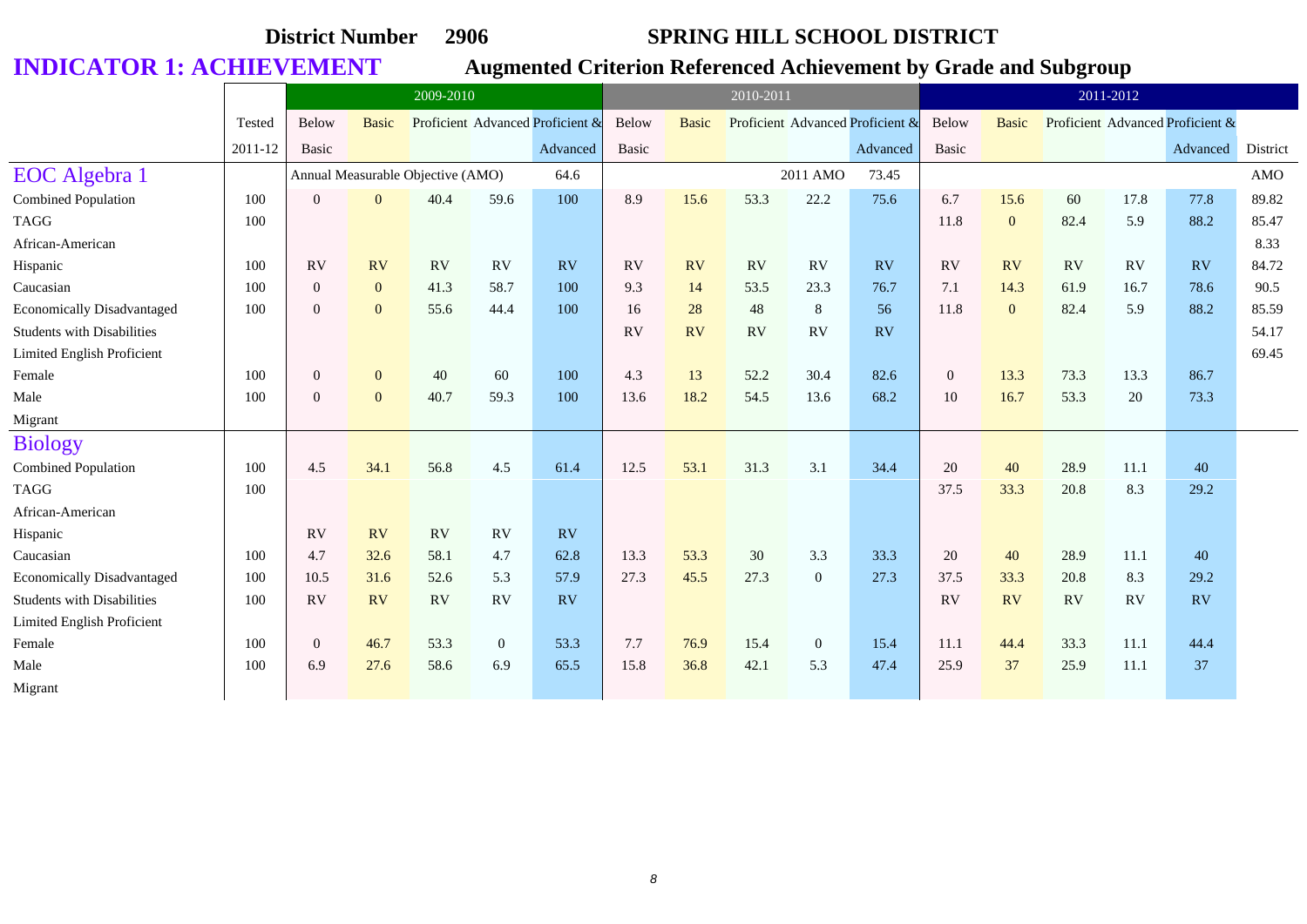|                                                                           |         |                | 2009-2010    |                                   |                |                                  |                | 2010-2011      |      |          |                                  |                |              | 2011-2012 |                |                                  |          |
|---------------------------------------------------------------------------|---------|----------------|--------------|-----------------------------------|----------------|----------------------------------|----------------|----------------|------|----------|----------------------------------|----------------|--------------|-----------|----------------|----------------------------------|----------|
|                                                                           | Tested  | Below          | <b>Basic</b> |                                   |                | Proficient Advanced Proficient & | <b>Below</b>   | <b>Basic</b>   |      |          | Proficient Advanced Proficient & | Below          | <b>Basic</b> |           |                | Proficient Advanced Proficient & |          |
|                                                                           | 2011-12 | <b>Basic</b>   |              |                                   |                | Advanced                         | Basic          |                |      |          | Advanced                         | Basic          |              |           |                | Advanced                         | District |
| <b>EOC</b> Geometry                                                       |         |                |              | Annual Measurable Objective (AMO) |                | 64.6                             |                |                |      | 2011 AMO | 73.45                            |                |              |           |                |                                  | AMO      |
| Combined Population                                                       | 97.8    | $\Omega$       | 12.5         | 31.3                              | 56.3           | 87.5                             | $\overline{0}$ | 3.9            | 52.9 | 43.1     | 96.1                             | 6.8            | 22.7         | 59.1      | 11.4           | 70.5                             | 89.82    |
| <b>TAGG</b>                                                               | 96.3    |                |              |                                   |                |                                  |                |                |      |          |                                  | 12             | 36           | 52        | $\overline{0}$ | 52                               | 85.47    |
| African-American                                                          |         |                |              |                                   |                |                                  |                |                |      |          |                                  |                |              |           |                |                                  | 8.33     |
| Hispanic                                                                  |         | RV             | RV           | RV                                | RV             | <b>RV</b>                        |                |                |      |          |                                  |                |              |           |                |                                  | 84.72    |
| Caucasian                                                                 | 97.8    | $\Omega$       | 12.9         | 29                                | 58.1           | 87.1                             | $\mathbf{0}$   | 4.1            | 53.1 | 42.9     | 95.9                             | 6.8            | 22.7         | 59.1      | 11.4           | 70.5                             | 90.5     |
| <b>Economically Disadvantaged</b>                                         | 96.3    | $\overline{0}$ | 13.3         | 40                                | 46.7           | 86.7                             | $\overline{0}$ | $\overline{5}$ | 60   | 35       | 95                               | 12             | 36           | 52        | $\overline{0}$ | 52                               | 85.59    |
| <b>Students with Disabilities</b>                                         | 66.7    | RV             | <b>RV</b>    | RV                                | RV             | <b>RV</b>                        |                |                |      |          |                                  | RV             | RV           | <b>RV</b> | <b>RV</b>      | RV                               | 54.17    |
| Limited English Proficient                                                |         |                |              |                                   |                |                                  |                |                |      |          |                                  |                |              |           |                |                                  | 69.45    |
| Female                                                                    | 96      | $\overline{0}$ | 10           | 60                                | 30             | 90                               | $\mathbf{0}$   | $\overline{0}$ | 54.5 | 45.5     | 100                              | $\overline{0}$ | 17.4         | 69.6      | 13             | 82.6                             |          |
| Male                                                                      | 100     | $\Omega$       | 13.6         | 18.2                              | 68.2           | 86.4                             | $\overline{0}$ | 6.9            | 51.7 | 41.4     | 93.1                             | 14.3           | 28.6         | 47.6      | 9.5            | 57.1                             |          |
| Migrant                                                                   |         |                |              |                                   |                |                                  |                |                |      |          |                                  |                |              |           |                |                                  |          |
| Grade 11 Literacy                                                         |         |                |              | Annual Measurable Objective (AMO) |                | 67.75                            |                |                |      | 2011 AMO | 75.81                            |                |              |           |                |                                  | AMO      |
| <b>Combined Population</b>                                                | 97.2    | 7.1            | 39.3         | 53.6                              | $\overline{0}$ | 53.6                             | 6.1            | 16.3           | 67.3 | 10.2     | 77.6                             | $\overline{0}$ | 14.7         | 64.7      | 20.6           | 85.3                             | 87.82    |
| <b>TAGG</b>                                                               | 94.7    |                |              |                                   |                |                                  |                |                |      |          |                                  | $\overline{0}$ | 17.7         | 64.7      | 17.7           | 82.4                             | 83.34    |
| African-American                                                          |         | RV             | <b>RV</b>    | RV                                | RV             | RV                               |                |                |      |          |                                  |                |              |           |                |                                  | 8.33     |
| Hispanic                                                                  |         |                |              |                                   |                |                                  | <b>RV</b>      | <b>RV</b>      | RV   | RV       | <b>RV</b>                        |                |              |           |                |                                  | 77.08    |
| Caucasian                                                                 | 100     | 7.4            | 40.7         | 51.9                              | $\overline{0}$ | 51.9                             | 6.5            | 17.4           | 65.2 | 10.9     | 76.1                             | $\overline{0}$ | 15.2         | 63.6      | 21.2           | 84.9                             | 88.15    |
| <b>Economically Disadvantaged</b>                                         | 94.7    | 20             | 50           | 30                                | $\mathbf{0}$   | 30                               | 13             | 21.7           | 52.2 | 13       | 65.2                             | $\overline{0}$ | 17.7         | 64.7      | 17.7           | 82.4                             | 84.61    |
| <b>Students with Disabilities</b>                                         |         | RV             | <b>RV</b>    | RV                                | RV             | <b>RV</b>                        | <b>RV</b>      | RV             | RV   | RV       | <b>RV</b>                        |                |              |           |                |                                  | 25.52    |
| Number of recently arrived LEP students not assessed in Grade 11 Literacy |         |                |              |                                   |                |                                  |                |                |      |          | $\mathbf{0}$                     |                |              |           |                | $\overline{0}$                   |          |
| Limited English Proficient                                                |         |                |              |                                   |                |                                  |                |                |      |          |                                  |                |              |           |                |                                  | 38.89    |
| Female                                                                    | 100     | 9.1            | 36.4         | 54.5                              | $\mathbf{0}$   | 54.5                             | $\mathbf{0}$   | 6.3            | 75   | 18.8     | 93.8                             | $\overline{0}$ | 14.3         | 64.3      | 21.4           | 85.7                             |          |
| Male                                                                      | 95.2    | 5.9            | 41.2         | 52.9                              | $\mathbf{0}$   | 52.9                             | 9.1            | 21.2           | 63.6 | 6.1      | 69.7                             | $\overline{0}$ | 15           | 65        | 20             | 85                               |          |
| Migrant                                                                   |         |                |              |                                   |                |                                  |                |                |      |          |                                  |                |              |           |                |                                  |          |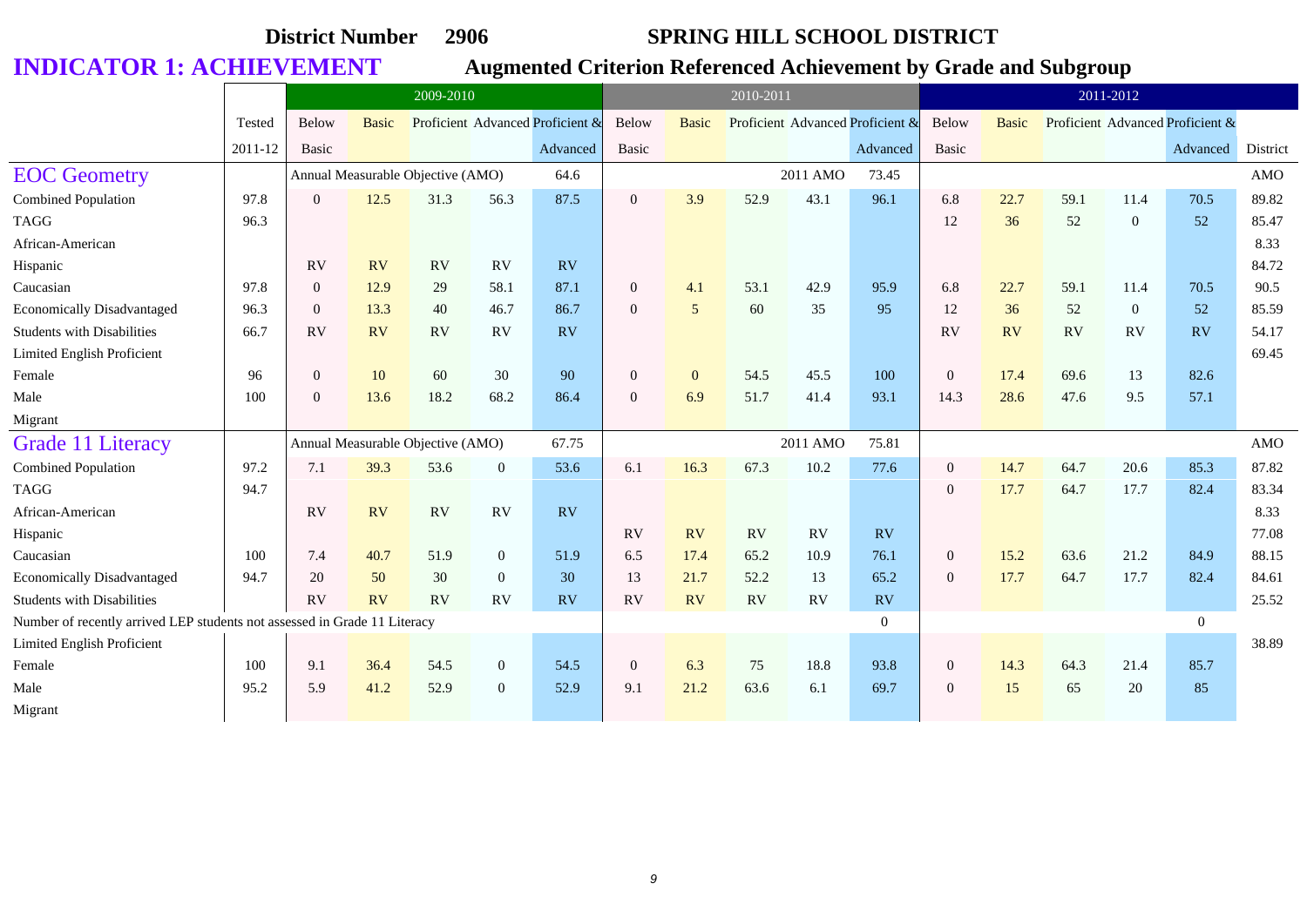# **School Number 2906025 SPRING HILL ELEMENTARY SCHOOL SPRING HILL SCHOOL DISTRICT INDICATOR 1: ACHIEVEMENT**

|                                       |        | 2009-2010       |              |        | 2010-2011       |              |        | 2011-2012       |              |
|---------------------------------------|--------|-----------------|--------------|--------|-----------------|--------------|--------|-----------------|--------------|
| Norm-Referenced Test*                 | School | <b>District</b> | <b>State</b> | School | <b>District</b> | <b>State</b> | School | <b>District</b> | <b>State</b> |
| Grade One Reading Comprehension       | 52     | 52              | 42           | 67     | 67              | 65           | 69     | 69              | 66           |
| Grade One Math Problems               | 59     | 59              | 51           | 64     | 64              | 55           | 65     | 65              | 56           |
| Grade Two Reading Comprehension       | 62     | 62              | 42           | 86     | 86              | 67           | 81     | 81              | 67           |
| Grade Two Math Problems               | 78     | 78              | 53           | 83     | 83              | 56           | 73     | 73              | 58           |
| <b>Grade Three Reading</b>            | 68     | 68              | 55           | 67     | 67              | 51           | 62     | 62              | 51           |
| Grade Three Math                      | 78     | 78              | 60           | 82     | 82              | 57           | 81     | 81              | 58           |
| Grade Four Reading                    | 89     | 89              | 72           | 32     | 32              | 52           | 59     | 59              | 52           |
| Grade Four Math                       | 84     | 84              | 72           | 38     | 38              | 62           | 72     | 72              | $62\,$       |
| Grade Five Reading                    | 73     | 73              | 66           | 68     | 68              | 47           | 55     | 55              | 47           |
| Grade Five Math                       | 72     | 72              | 67           | 72     | 72              | 57           | 58     | 58              | 57           |
| Grade Five Science                    | 70     | 70              | 62           | 72     | 72              | 61           | 75     | 75              | 61           |
| Grade Six Reading                     | 46     | 46              | 54           | 61     | 61              | 47           | 63     | 63              | 47           |
| Grade Six Math                        | 66     | 66              | 71           | 61     | 61              | 57           | 66     | 66              | 58           |
| Grade Seven Reading                   |        | 67              | 63           |        | 56              | 51           |        | 53              | 51           |
| Grade Seven Math                      |        | 72              | 66           |        | 65              | 55           |        | 63              | 55           |
| Grade Seven Science                   |        | 75              | 65           |        | 69              | 62           |        | 71              | 62           |
| Grade Eight Reading                   |        | 56              | 63           |        | 64              | 53           |        | 57              | 54           |
| Grade Eight Math                      |        | 77              | 74           |        | 64              | 55           |        | 63              | 56           |
| Grade Nine Reading Comprehension      |        | 50              | 46           |        | 54              | 49           |        | 58              | 49           |
| Grade Nine Math Concepts and Problems |        | 83              | 67           |        | 58              | 55           |        | 61              | 56           |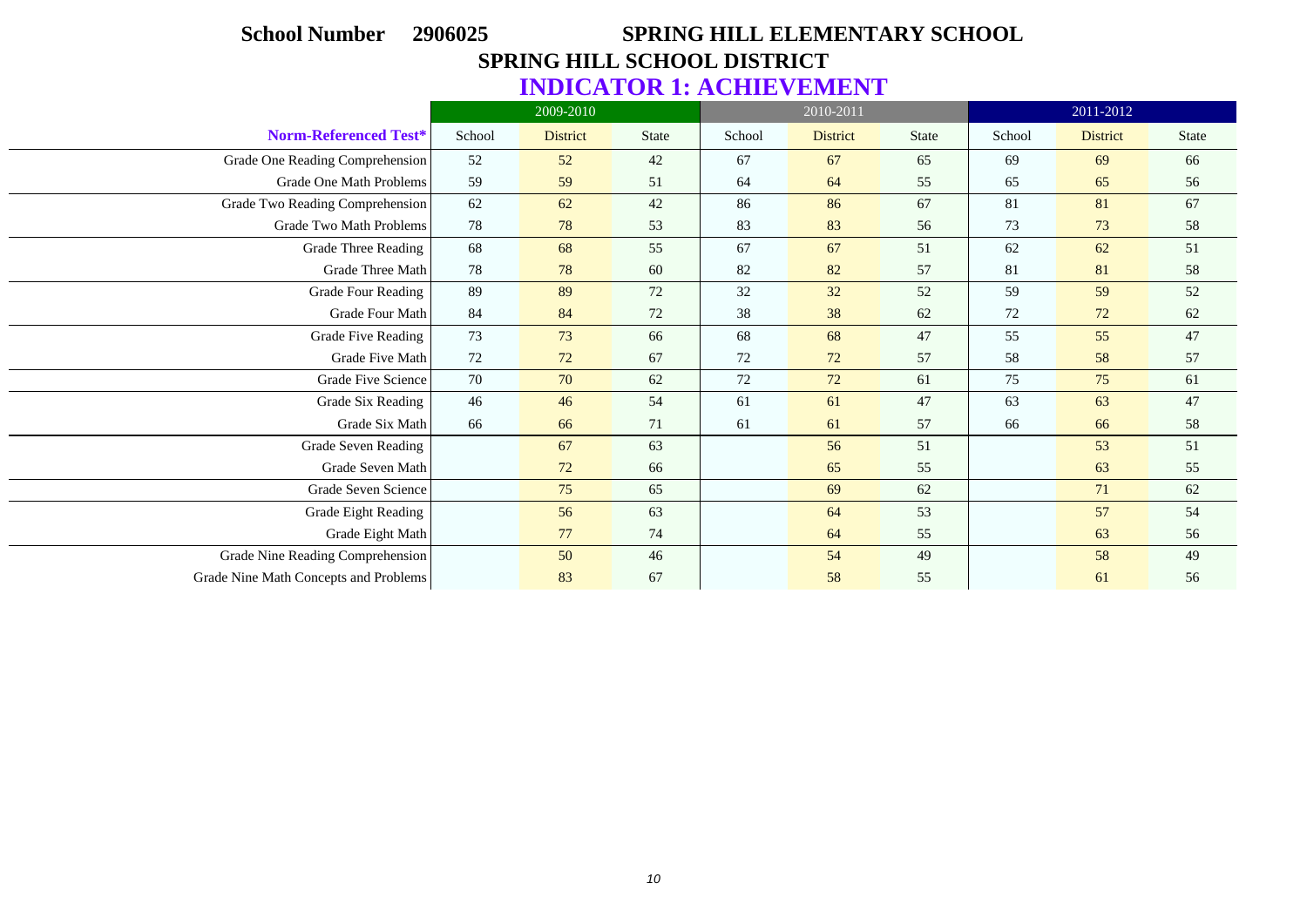### **School Number 2906025 SPRING HILL ELEMENTARY SCHOOL SPRING HILL SCHOOL DISTRICT INDICATOR 1: ACHIEVEMENT**

|                                                                       |                      | 2009-2010       |              |         | 2010-2011       |              |         | 2011-2012       |              |
|-----------------------------------------------------------------------|----------------------|-----------------|--------------|---------|-----------------|--------------|---------|-----------------|--------------|
|                                                                       | School               | <b>District</b> | <b>State</b> | School  | <b>District</b> | <b>State</b> | School  | <b>District</b> | <b>State</b> |
| <b>American College Test (ACT)</b>                                    |                      |                 |              |         |                 |              |         |                 |              |
| Number of Students Taking Voluntary Universal ACT                     |                      |                 |              |         |                 |              |         |                 | 6,029        |
| District Provided College Prep for Students Taking ACT in Grades 9-11 |                      |                 |              |         |                 |              |         |                 | 37           |
| Number of Students in College and Career Readiness Planning (CCRPP)   |                      |                 |              |         |                 |              |         |                 | 1,193        |
| Number of Students Taking ACT in Grades 9-11                          |                      |                 |              |         |                 |              |         | 84              | 37,235       |
| Number of Students Taking ACT in Grade 12                             |                      |                 |              |         |                 |              |         | 63              | 26,716       |
| <b>ACT</b> Reading                                                    |                      | 21.1            | 21           |         | 20.9            | 21           |         | 22.4            | 22           |
| <b>ACT</b> English                                                    |                      | 20              | 21           |         | 19.8            | 20           |         | 21              | 21           |
| <b>ACT</b> Mathematics                                                |                      | 20              | 20           |         | 20.9            | 20           |         | 21.8            | 21           |
| <b>ACT</b> Science                                                    |                      | 21              | 21           |         | 20.3            | 21           |         | 22.3            | 21           |
| <b>ACT Composite</b>                                                  |                      | 20.2            | 21           |         | 19.9            | 21           |         | 21.3            | 21           |
| <b>Scholastic Assessment Test (SAT)</b>                               |                      |                 |              |         |                 |              |         |                 |              |
| Number of Students Taking SAT College Admission Test                  |                      |                 |              |         |                 |              |         |                 | 827          |
| <b>SAT Critical Reading Mean</b>                                      |                      |                 |              |         |                 |              |         | <b>RV</b>       | 570          |
| <b>SAT Math Mean</b>                                                  |                      |                 |              |         |                 |              |         | <b>RV</b>       | 573          |
| <b>SAT Writing Mean</b>                                               |                      |                 |              |         |                 |              |         | <b>RV</b>       | 555          |
| <b>Advanced Placement Courses (AP)</b>                                |                      |                 |              |         |                 |              |         |                 |              |
| Number of Students Taking Advanced Placement (AP) Courses             | $\ddot{\phantom{a}}$ | 23              | 21,226       | $\cdot$ | 41              | 22,783       |         | 52              | 24,357       |
| Number of AP Exams Taken                                              | $\ddot{\phantom{a}}$ | 25              | 32,923       | $\cdot$ | 49              | 35,183       |         | 56              | 39,314       |
| Number of AP Exams Scored 3, 4, or 5                                  | $\sim$               | $\overline{2}$  | 9,541        | $\cdot$ | $\mathfrak{Z}$  | 10,581       | $\cdot$ | $\mathbf{1}$    | 14,234       |
| Number of Students Taking International Baccalaureate Courses         |                      |                 |              |         |                 |              |         |                 | 386          |

\*Note: Norm-Referenced Test used for 2009-10 was the SAT10. ITBS was used for 2010-11and 2011-12.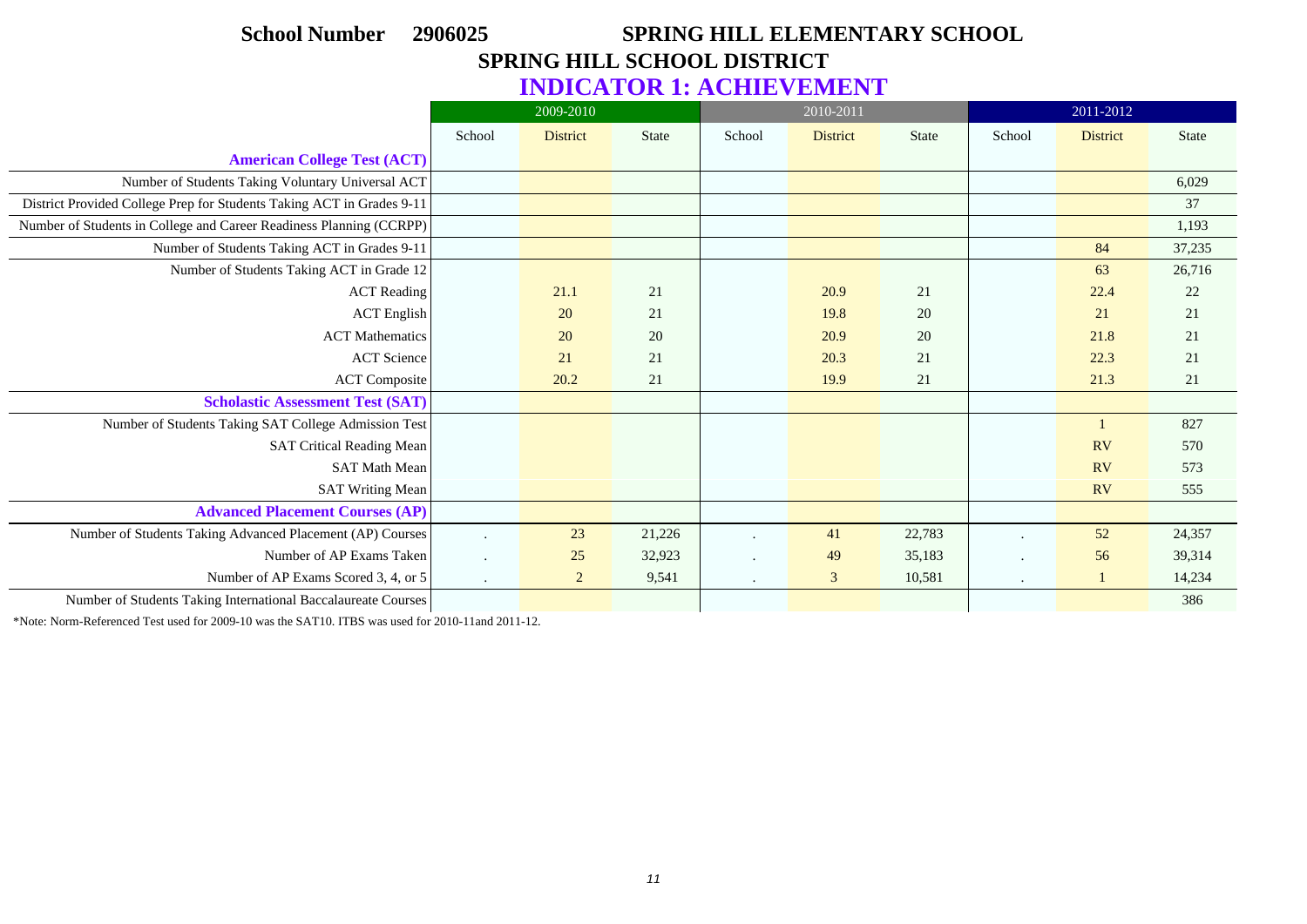# **School Number 2906025 SPRING HILL ELEMENTARY SCHOOL SPRING HILL SCHOOL DISTRICT**

| <b>INDICATOR 2: SCHOOL PERFORMANCE</b> |  |  |
|----------------------------------------|--|--|
|----------------------------------------|--|--|

|                                                         | 2009-2010      |                  |                |                | 2010-2011        |              | 2011-2012   |                 |              |
|---------------------------------------------------------|----------------|------------------|----------------|----------------|------------------|--------------|-------------|-----------------|--------------|
|                                                         | School         | <b>District</b>  | <b>State</b>   | School         | District         | <b>State</b> | School      | <b>District</b> | <b>State</b> |
| No Child Left Behind Met Adequate Yearly Progress (AYP) |                |                  |                |                |                  |              |             |                 |              |
| <b>Achieving Standards</b>                              | $\mathbf Y$    | 1                | 449            | $\mathbf Y$    | $\overline{2}$   | 335          |             |                 |              |
| First Year Not to Meet Standards (Alert)                | ${\bf N}$      |                  | 213            | ${\bf N}$      | $\boldsymbol{0}$ | 256          |             |                 |              |
| Year One of Targeted School Improvement**               | $\mathbf N$    | $\mathbf{0}$     | 30             | N              | $\mathbf{0}$     | 32           |             |                 |              |
| Year Two of Targeted School Improvement                 | $\mathbf N$    | $\mathbf{0}$     | 35             | $\mathbf N$    | $\overline{0}$   | 19           |             |                 |              |
| <b>Targeted Corrective Action</b>                       | ${\bf N}$      | $\boldsymbol{0}$ | 32             | $\mathbf N$    | $\mathbf{0}$     | 19           |             |                 |              |
| Targeted Intensive School Improvement                   | ${\bf N}$      | $\mathbf{0}$     | 13             | N              | $\mathbf{0}$     | 11           |             |                 |              |
| <b>Targeted Restructuring</b>                           | ${\bf N}$      | $\mathbf{0}$     | $\overline{7}$ | ${\bf N}$      | $\mathbf{0}$     | 5            |             |                 |              |
| Year One of Whole School Improvement                    | ${\bf N}$      | $\mathbf{0}$     | 80             | ${\bf N}$      | $\overline{0}$   | 110          |             |                 |              |
| Year Two of Whole School Improvement                    | ${\bf N}$      | $\mathbf{0}$     | 46             | ${\bf N}$      | $\mathbf{0}$     | 69           |             |                 |              |
| Whole School Corrective Action                          | ${\bf N}$      | $\mathbf{0}$     | 35             | $\mathbf N$    | $\mathbf{0}$     | 46           |             |                 |              |
| Whole School Intensive Improvement                      | $\mathbf N$    | $\mathbf{0}$     | 29             | $\mathbf N$    | $\mathbf{0}$     | 39           |             |                 |              |
| Whole School Intensive Restructuring                    | ${\bf N}$      | $\mathbf{0}$     | 36             | N              | $\mathbf{0}$     | 28           |             |                 |              |
| <b>State Directed</b>                                   | ${\bf N}$      | $\mathbf{0}$     | 78             | ${\bf N}$      | $\mathbf{0}$     | 102          |             |                 |              |
| <b>Arkansas ESEA Accountability 2012</b>                |                |                  |                |                |                  |              |             |                 |              |
| Needs Improvement                                       |                |                  |                |                |                  |              | Y           | $\sqrt{2}$      | 580          |
| Needs Improvement Priority                              |                |                  |                |                |                  |              | N           | $\overline{0}$  | 48           |
| Needs Improvement Priority Met Year 1 Exit Criteria     |                |                  |                |                |                  |              | $\mathbf N$ | $\mathbf{0}$    | 11           |
| Needs Improvement Focus                                 |                |                  |                |                |                  |              | $\mathbf N$ | $\mathbf{0}$    | 109          |
| Needs Improvement Focus Met Year 1 Exit Criteria        |                |                  |                |                |                  |              | N           | $\mathbf{0}$    | 36           |
| Achieving                                               |                |                  |                |                |                  |              | N           | $\mathbf{0}$    | 336          |
| Exemplary                                               |                |                  |                |                |                  |              | ${\bf N}$   | $\mathbf{0}$    | $18\,$       |
| <b>Improvement School Rating (Gains)</b>                |                |                  |                |                |                  |              |             |                 |              |
| Improvement (Gain) School Rating                        | $\mathfrak{Z}$ |                  |                | $\overline{2}$ |                  |              |             |                 |              |
| 1-Schools in Need of Immediate Improvement              |                | $\mathbf{0}$     | 115            |                | $\mathbf{0}$     | 214          |             | $\overline{c}$  | 85           |
| 2-Schools Approaching Standards (Alert)                 |                | $\mathbf{0}$     | 252            |                | 2                | 251          |             | $\theta$        | 231          |
| 3-Schools Meeting Improvement Standards                 |                |                  | 313            |                | $\mathbf{0}$     | 311          |             | $\overline{0}$  | 349          |
| 4-Schools Exceeding Improvement Standards               |                |                  | 244            |                | $\mathbf{0}$     | 183          |             | $\theta$        | 264          |
| 5-Schools of Excellence for Improvement                 |                | $\mathbf{0}$     | 93             |                | $\Omega$         | 49           |             | $\theta$        | 76           |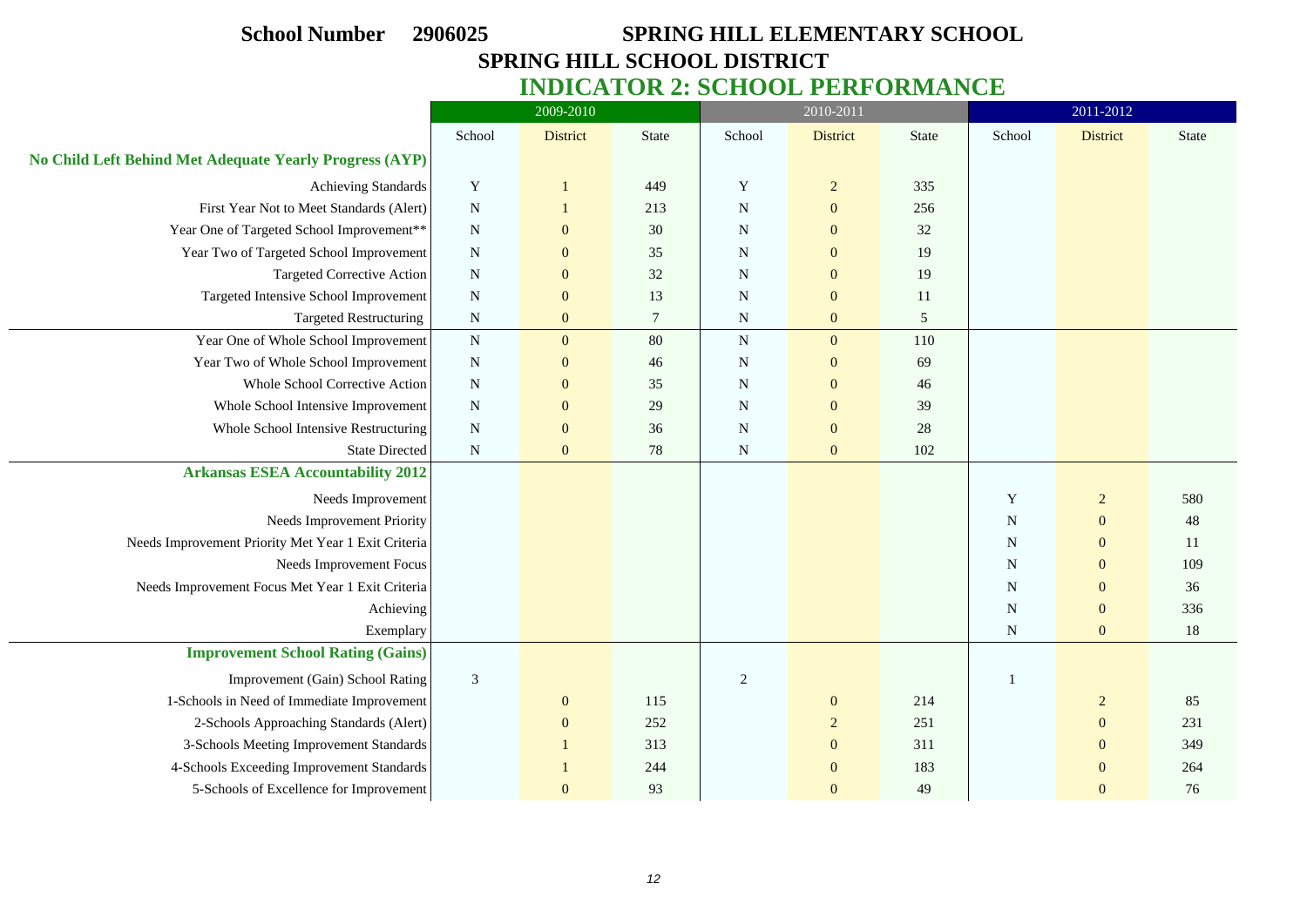# **School Number 2906025 SPRING HILL ELEMENTARY SCHOOL SPRING HILL SCHOOL DISTRICT INDICATOR 2: SCHOOL PERFORMANCE**

|                                                                        | 2009-2010      |                |              |            | 2010-2011                |         | 2011-2012      |                                    |                |  |
|------------------------------------------------------------------------|----------------|----------------|--------------|------------|--------------------------|---------|----------------|------------------------------------|----------------|--|
|                                                                        | School         | District       | <b>State</b> | School     | <b>District</b><br>State |         |                | School<br>District<br><b>State</b> |                |  |
| <b>Performance School Rating (Status)</b>                              |                |                |              |            |                          |         |                |                                    |                |  |
| Performance (Status) School Rating                                     | $\overline{5}$ |                |              | 5          |                          |         | $\sqrt{5}$     |                                    |                |  |
| 1-Schools in Need of Immediate Improvement                             |                | $\mathbf{0}$   | $\tau$       |            | $\boldsymbol{0}$         | 6       |                | $\mathbf{0}$                       | 8              |  |
| 2-Schools approaching standards (alert)                                |                | $\Omega$       | 19           |            | $\overline{0}$           | 16      |                | $\Omega$                           | $\overline{0}$ |  |
| 3-Schools Meeting Standards                                            |                | $\mathbf{0}$   | 246          |            | $\mathbf{0}$             | 187     |                | $\mathbf{0}$                       | 150            |  |
| 4-Schools Exceeding Standards                                          |                | 1              | 506          |            | $\mathbf{1}$             | 496     |                |                                    | 416            |  |
| 5-Schools of Excellence                                                |                | 1              | 260          |            | $\mathbf{1}$             | 321     |                | $\overline{1}$                     | 444            |  |
| <b>District Provides Textbooks or Digital Resources for all Pupils</b> |                |                |              |            |                          |         |                |                                    |                |  |
| District Provides Textbooks or Digital Resources for all Pupils        |                | $\mathbf Y$    |              |            | $\mathbf Y$              |         |                | $\mathbf Y$                        |                |  |
| <b>Annual Accreditation Status</b>                                     |                |                |              |            |                          |         |                |                                    |                |  |
| Annual Accreditation Status Accredited                                 | <b>YES</b>     | $\overline{2}$ | 776          | <b>YES</b> | $\overline{2}$           | 853     | <b>YES</b>     | $\overline{2}$                     | 838            |  |
| Accredited-Cited                                                       | NO             | $\mathbf{0}$   | 227          | NO         | $\mathbf{0}$             | 183     | N <sub>O</sub> | $\mathbf{0}$                       | 209            |  |
| Accredited-Probationary                                                | NO             | $\overline{0}$ | 63           | NO         | $\mathbf{0}$             | 27      | NO             | $\overline{0}$                     | 19             |  |
| <b>Attendance Rate</b>                                                 |                |                |              |            |                          |         |                |                                    |                |  |
| <b>Attendance Rate</b>                                                 | 94.5           | 96.2           | 94.2         | 94.9       | 96.9                     | 94.7    | 95.2           | 95.4                               | 95.2           |  |
| <b>Dropout Rate</b>                                                    |                |                |              |            |                          |         |                |                                    |                |  |
| Dropout Rate                                                           |                | 1.7            | $2.5\,$      |            | 0.8                      | 2.6     |                | 0.7                                | 2.4            |  |
| <b>Graduation Rate</b>                                                 |                |                |              |            |                          |         |                |                                    |                |  |
| <b>Graduation Rate Combined</b>                                        |                | 80             | 77.2         |            | 86.2                     | 79.6    |                | 93.8                               | 84.1           |  |
| Graduation Rate for Targeted Achievement Gap Group                     |                |                |              |            |                          |         |                | 91.3                               | 79.3           |  |
| <b>Graduation Rate African American</b>                                |                |                |              |            | RV                       | 71.4    |                | NA                                 | 78.1           |  |
| <b>Graduation Rate Hispanic</b>                                        |                |                |              |            | <b>NA</b>                | 74      |                | RV                                 | 78             |  |
| <b>Graduation Rate Caucasian</b>                                       |                |                |              |            | 85.7                     | 83.2    |                | 93.3                               | 87             |  |
| Graduation Rate Economically Disadvantaged                             |                |                |              |            | 90.9                     | 74.5    |                | 90.5                               | 79.1           |  |
| Graduation Rate Students with Disabilities                             |                |                |              |            | <b>RV</b>                | 73.8    |                | <b>RV</b>                          | 79.2           |  |
| Graduation Rate Limited English Proficient                             |                |                |              |            | <b>NA</b>                | 71.1    |                | NA                                 | 77.3           |  |
| Grade Inflation Rate                                                   |                | $\mathbf{0}$   | 7.4          |            | $\mathbf{0}$             | 4.7     |                | $\mathbf{0}$                       | 5.5            |  |
| <b>College Remediation Rate</b>                                        |                | 56             | 49.1         |            | 45                       | 51      |                | 27                                 | 48.7           |  |
| October 1 Enrollment                                                   | 234            | 472            | 467,061      | 258        | 511                      | 468,066 | 289            | 573                                | 468,656        |  |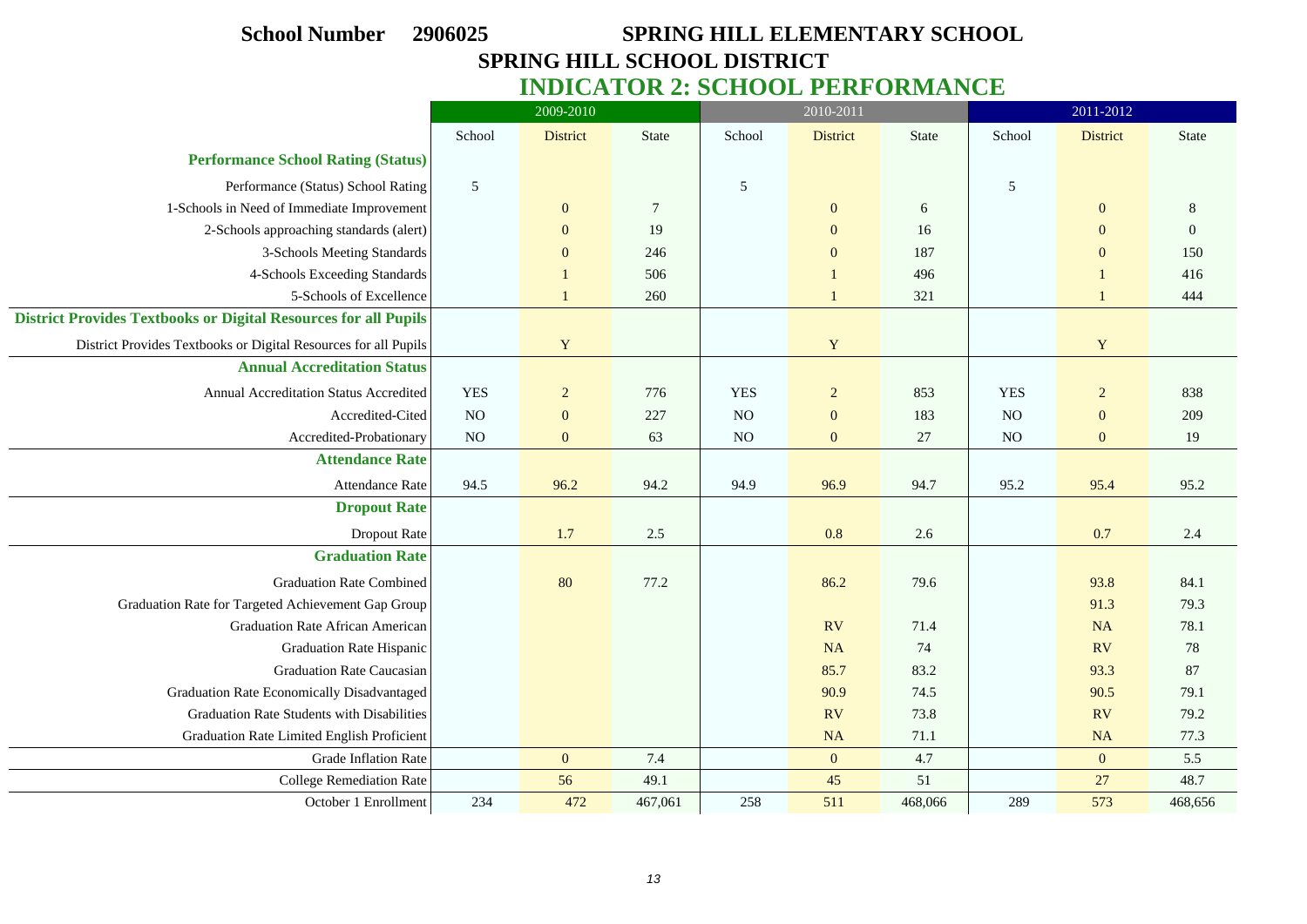# **School Number 2906025 SPRING HILL ELEMENTARY SCHOOL SPRING HILL SCHOOL DISTRICT INDICATOR 3: RETENTION**

|                                         | 2009-2010      |                 |              |                | 2010-2011       |              | 2011-2012      |                 |              |  |
|-----------------------------------------|----------------|-----------------|--------------|----------------|-----------------|--------------|----------------|-----------------|--------------|--|
|                                         | School         | <b>District</b> | <b>State</b> | School         | <b>District</b> | <b>State</b> | School         | <b>District</b> | <b>State</b> |  |
| Number of Students Retained at Grade 1  | 2              | $\overline{2}$  | 1,687        | 4              | 4               | 1,653        | 3              | 3               | 1,535        |  |
| Percent of Students Retained at Grade 1 | 6.5            | 6.5             | 4.5          | 12.5           | 12.5            | 4.4          | 7.9            | 7.9             | 4.1          |  |
| Number of Students Retained at Grade 2  | 3              | 3               | 786          | $\Omega$       | $\Omega$        | 634          | $\Omega$       | $\theta$        | 595          |  |
| Percent of Students Retained at Grade 2 | 9.7            | 9.7             | 2.1          | $\Omega$       | $\overline{0}$  | 1.7          | $\Omega$       | $\overline{0}$  | 1.6          |  |
| Number of Students Retained at Grade 3  | $\theta$       | $\theta$        | 359          | $\Omega$       | $\Omega$        | 286          | $\Omega$       | $\Omega$        | 305          |  |
| Percent of Students Retained at Grade 3 | $\overline{0}$ | $\mathbf{0}$    |              | $\theta$       | $\overline{0}$  | 0.8          | $\overline{0}$ | $\overline{0}$  | 0.8          |  |
| Number of Students Retained at Grade 4  | $\Omega$       | $\Omega$        |              | $\Omega$       | $\mathbf{0}$    | 0.8          | $\Omega$       | $\Omega$        | 0.8          |  |
| Percent of Students Retained at Grade 4 | 2.5            | 2.5             | 0.5          | $\Omega$       | $\mathbf{0}$    | 0.4          | $\Omega$       | $\overline{0}$  | 0.4          |  |
| Number of Students Retained at Grade 5  | $\theta$       | $\theta$        | 140          | $\Omega$       | $\mathbf{0}$    | 105          | $\Omega$       | $\Omega$        | 83           |  |
| Percent of Students Retained at Grade 5 | $\overline{0}$ | $\mathbf{0}$    | 0.4          | $\Omega$       | $\mathbf{0}$    | 0.3          | $\Omega$       | $\overline{0}$  | 0.2          |  |
| Number of Students Retained at Grade 6  | $\theta$       | $\theta$        | 185          | $\Omega$       | $\mathbf{0}$    | 133          | $\Omega$       | $\Omega$        | 138          |  |
| Percent of Students Retained at Grade 6 | $\overline{0}$ | $\mathbf{0}$    | 0.5          | $\Omega$       | $\mathbf{0}$    | 0.4          | $\Omega$       | $\overline{0}$  | 0.4          |  |
| Number of Students Retained at Grade 7  | $\theta$       | $\Omega$        | 401          | $\Omega$       | $\mathbf{0}$    | 369          | $\Omega$       | $\Omega$        | 318          |  |
| Percent of Students Retained at Grade 7 | $\overline{0}$ | $\overline{0}$  | 1.1          | $\overline{0}$ | $\mathbf{0}$    |              | $\overline{0}$ | $\overline{0}$  | 0.9          |  |
| Number of Students Retained at Grade 8  | $\theta$       | $\Omega$        | 418          | $\Omega$       | $\Omega$        | 400          | $\Omega$       | $\Omega$        | 256          |  |
| Percent of Students Retained at Grade 8 | $\overline{0}$ | $\mathbf{0}$    | 1.2          | $\Omega$       | $\overline{0}$  | 1.1          | $\Omega$       | $\overline{0}$  | 0.7          |  |

### **INDICATOR 4: SAFE & ORDERLY ENVIRONMENT**

|                                                      | 2009-2010      |                         |              |              | 2010-2011       |              | 2011-2012    |                         |              |  |
|------------------------------------------------------|----------------|-------------------------|--------------|--------------|-----------------|--------------|--------------|-------------------------|--------------|--|
|                                                      | School         | <b>District</b>         | <b>State</b> | School       | <b>District</b> | <b>State</b> | School       | <b>District</b>         | <b>State</b> |  |
| Discipline Policies Distributed to Parents           | Y              | $\overline{\mathbf{V}}$ | $\mathbf v$  |              | Y               | v            | $\mathbf{v}$ | v                       | $\mathbf v$  |  |
| Discipline Training Provided to Staff                | $\mathbf v$    | $\overline{\mathbf{V}}$ | v            |              | Y               | v            | $\mathbf{v}$ | $\overline{\mathbf{v}}$ |              |  |
| Parental Involvement Plan Adopted                    | Y              | Y                       | Y            | $\mathbf{v}$ | Y               | Y            | $\mathbf{v}$ | Y                       |              |  |
| District Alternative Learning Environment Compliance |                | Y                       | 94%          |              |                 | 98%          |              | Y                       | 99%          |  |
| Expulsions                                           | $\overline{0}$ | $\overline{0}$          | 0.1          | $\Omega$     | $\overline{0}$  | 0.1          | $\theta$     | $\overline{0}$          | 0.1          |  |
| Weapons Incidents                                    | $\overline{0}$ | $\overline{0}$          | 0.1          | $\Omega$     | $\overline{0}$  | 0.2          | $\Omega$     | $\overline{0}$          | 0.1          |  |
| <b>Staff Assaults</b>                                | $\overline{0}$ | $\overline{0}$          | 0.1          | $\Omega$     | $\overline{0}$  | 0.1          | $\Omega$     | $\overline{0}$          | 0.1          |  |
| Student Assaults                                     |                | $\overline{0}$          | 0.5          |              | $\theta$        | 0.4          |              | $\overline{0}$          | 0.4          |  |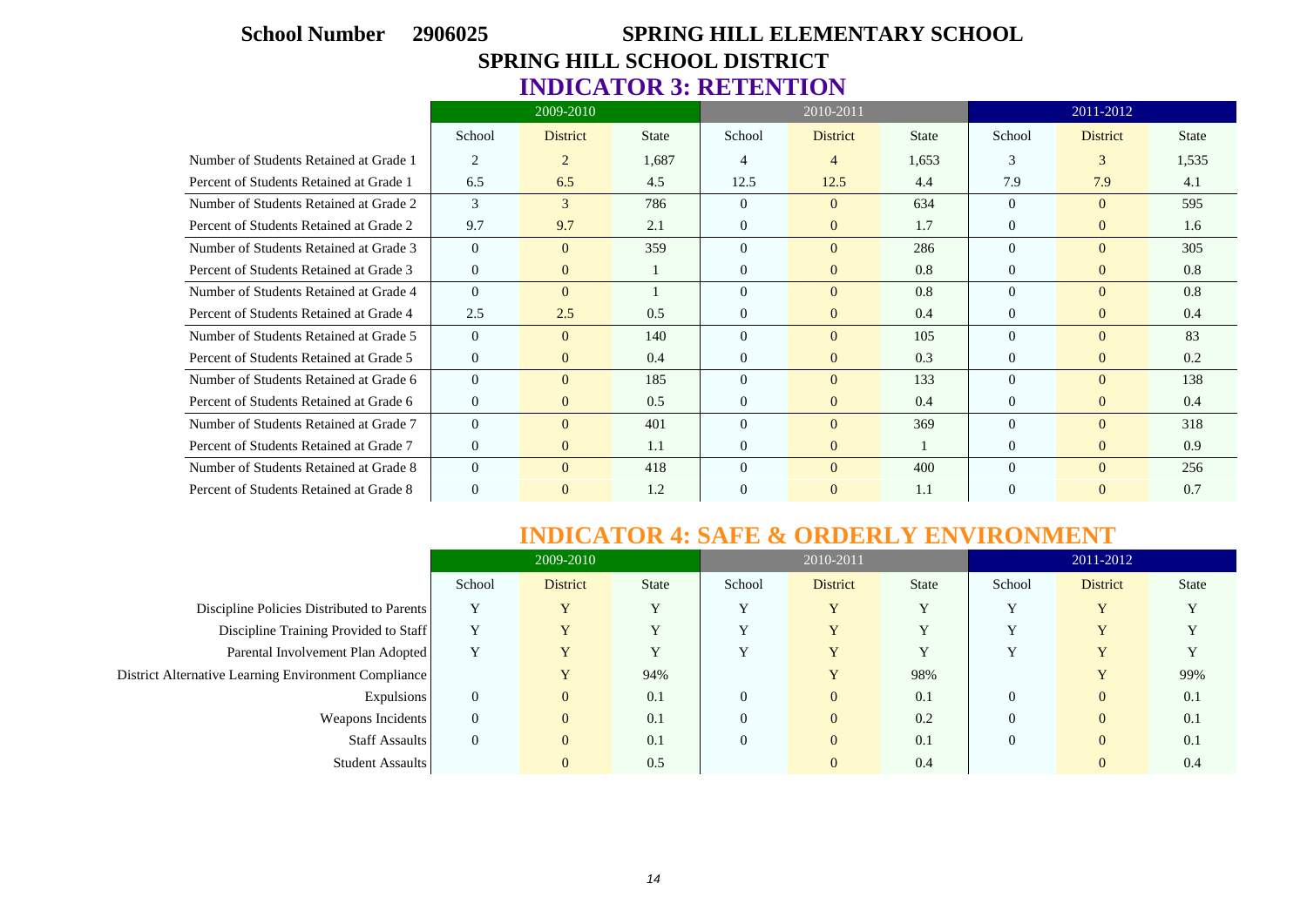| <b>School Number</b>                                          | SPRING HILL ELEMENTARY SCHOOL<br>2906025 |                  |              |                  |                 |         |                |                   |         |  |  |
|---------------------------------------------------------------|------------------------------------------|------------------|--------------|------------------|-----------------|---------|----------------|-------------------|---------|--|--|
| <b>SPRING HILL SCHOOL DISTRICT</b>                            |                                          |                  |              |                  |                 |         |                |                   |         |  |  |
| <b>INDICATOR 5: TEACHER QUALITY</b>                           |                                          |                  |              |                  |                 |         |                |                   |         |  |  |
|                                                               |                                          | 2009-2010        |              |                  | 2010-2011       |         | 2011-2012      |                   |         |  |  |
|                                                               | School                                   | <b>District</b>  | <b>State</b> | School           | <b>District</b> | State   | School         | District          | State   |  |  |
| % Teachers Completely Certified (Licensed)                    | 100                                      | 100              | 96.3         | 100              | 97.7            | 95.7    | 100            | 95                | 98.2    |  |  |
| % Teaching with Emergency/Provisional Credentials             | $\boldsymbol{0}$                         | $\mathbf{0}$     | 2.7          | $\mathbf{0}$     | 2.3             | 2.4     | $\overline{0}$ | $\mathbf{0}$      | 2       |  |  |
| % Teachers with Bachelor's Degree                             | 64                                       | 56.8             | 53.6         | 64               | 56.8            | 51.1    | 50             | 48.8              | 59.3    |  |  |
| % Teachers with Master's Degree                               | 36                                       | 40.9             | 44.2         | 36               | 40.9            | 46.1    | 45.5           | 48.8              | 39.8    |  |  |
| % Teachers with Advanced Degree                               | $\mathbf{0}$                             | 2.3              | 1.5          | $\overline{0}$   | 2.3             | 2       | $\overline{0}$ | $\mathbf{0}$      | $0.6\,$ |  |  |
| <b>Highly Qualified (HQ) Teachers in High Poverty Schools</b> |                                          |                  |              |                  |                 |         |                |                   |         |  |  |
| % Core Academic Classes not Taught by HQ Teachers             | <b>NA</b>                                |                  | 1.5          | NA               |                 | 1.4     | <b>NA</b>      |                   |         |  |  |
| <b>HQ Teachers in Low Poverty Schools</b>                     |                                          |                  |              |                  |                 |         |                |                   |         |  |  |
| % Core Academic Classes not Taught by HQ Teachers             | <b>NA</b>                                | $\boldsymbol{0}$ | 1.1          | <b>NA</b>        | $\mathbf{0}$    | 0.9     | <b>NA</b>      | 14.7              | 0.5     |  |  |
| <b>HQ Teachers Aggregate of All Economic Levels</b>           |                                          |                  |              |                  |                 |         |                |                   |         |  |  |
| % Core Academic Classes not Taught by HQ Teachers             | 7.4                                      | 4.5              | $1.1\,$      | $\boldsymbol{0}$ | $\mathbf{0}$    | $1.2\,$ | 11.9           | 13.1              | 0.8     |  |  |
| <b>School Board Member Names*</b>                             |                                          |                  |              |                  |                 |         |                | Hours of Training |         |  |  |
| <b>Heath Moore</b>                                            |                                          |                  |              |                  |                 |         |                | 3                 |         |  |  |
| Jeanette Nance                                                |                                          |                  |              |                  |                 |         |                | $\mathfrak{Z}$    |         |  |  |
| Keith Barham                                                  |                                          |                  |              |                  |                 |         |                | $\mathfrak{Z}$    |         |  |  |
| <b>Todd Martin</b>                                            |                                          |                  |              |                  |                 |         |                | 9                 |         |  |  |
| Ronda Plant                                                   |                                          |                  |              |                  |                 |         |                | $\mathfrak{Z}$    |         |  |  |
|                                                               |                                          |                  |              |                  |                 |         |                |                   |         |  |  |
|                                                               |                                          |                  |              |                  |                 |         |                |                   |         |  |  |
|                                                               |                                          |                  |              |                  |                 |         |                |                   |         |  |  |
|                                                               |                                          |                  |              |                  |                 |         |                |                   |         |  |  |
|                                                               |                                          |                  |              |                  |                 |         |                |                   |         |  |  |

\*Note: School Board members who were recently elected may not have completed all of their training prior to the printing of this School Performance Report.

 $\sim$ 

 $\overline{\phantom{0}}$ 

# **INDICATOR 6: CHOICE**

| _______________                   |            |                 |       |        |                 |                 |                |                 |             |  |  |  |  |
|-----------------------------------|------------|-----------------|-------|--------|-----------------|-----------------|----------------|-----------------|-------------|--|--|--|--|
|                                   | 2009-2010  |                 |       |        | 2010-2011       |                 | 2011-2012      |                 |             |  |  |  |  |
|                                   | School     | <b>District</b> | State | School | <b>District</b> | <b>State</b>    | School         | <b>District</b> | State       |  |  |  |  |
| Percent of Students School Choice | $\sim$ . 1 | 1.3             |       | 6.6    | $-4.5$          | $\Omega$<br>3.3 | $\sim$<br>د. ا | 4.9             | $\angle$ .0 |  |  |  |  |